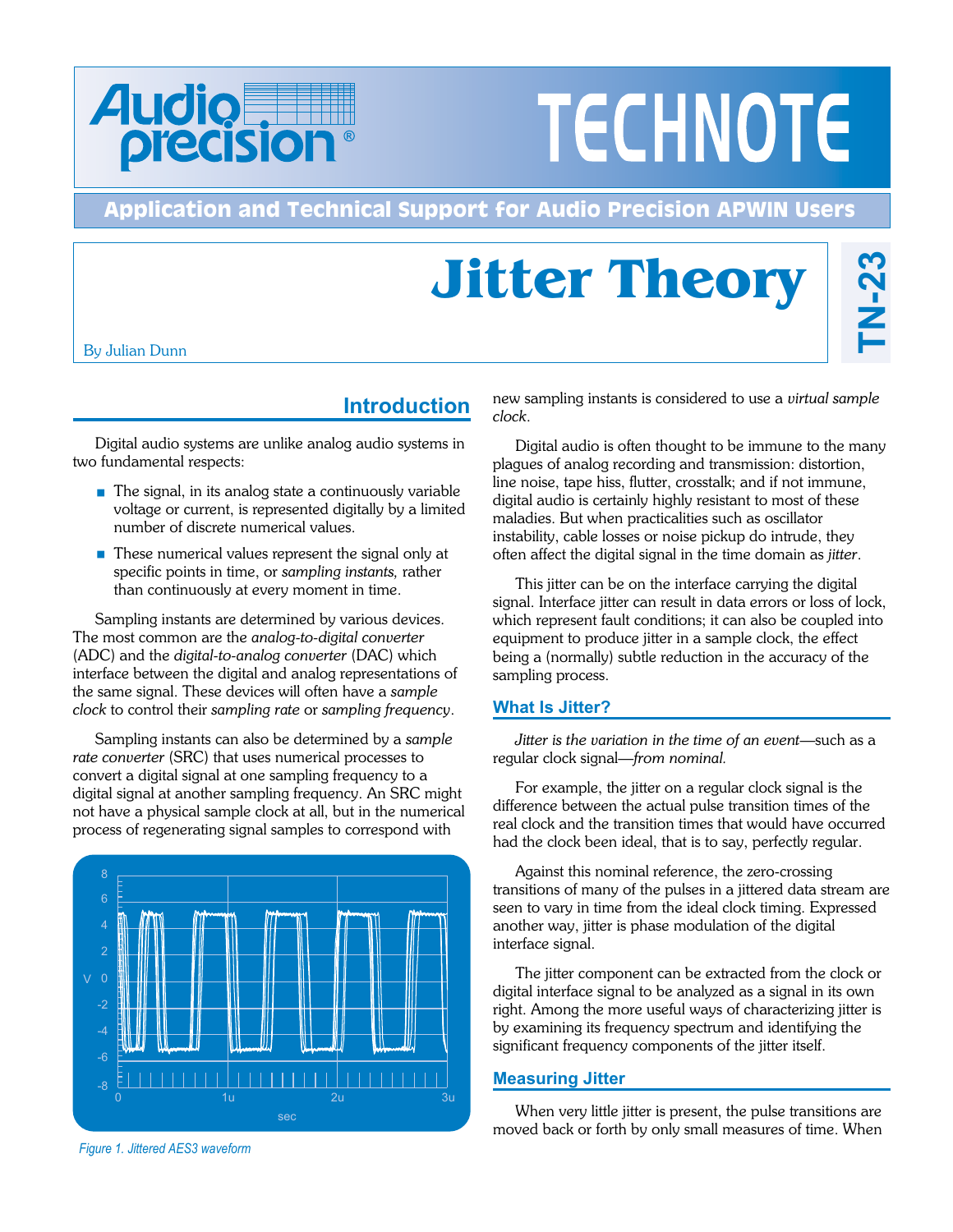<span id="page-1-0"></span>the jitter is increased, the transitions move across a larger range of times.

*Jitter amplitude*, then, is a measure of time displacement and is expressed in units of time, either as fractions of a second or *unit intervals*. For those new to jitter measurement, this can lead to some disconcerting graph labels, with time on the vertical axis versus time on the horizontal axis, for example.

*Jitter frequency* is the rate at which this phase-shifting is taking place. Like other noise or interference signals, the jitter modulation signal can be a pure and regular sine wave, a complex waveform or have a completely random character.

#### **The Unit Interval**

The *unit interval* (UI) is a measure of time that scales with the interface data rate, and is often a convenient term for interface jitter discussions. The UI is defined as the *shortest nominal time interval in the coding scheme.* For an AES3 signal at a 48 kHz frame rate, there are 32 bits per subframe and 64 bits per frame, giving a nominal 128 pulses per frame in the channel after bi-phase mark encoding is applied. So, in this case:

$$
1 \text{UI} / (128 \quad 48000) = 163 \text{ ns}
$$

The UI is used for several of the jitter specifications in AES3<sup>1</sup> (the Audio Engineering Society's standard for interfacing two-channel linear digital audio), with the result that the specifications scale appropriately with the data and frame rate. As an example, the dimensions in UI for 96 kHz frame rates are exactly half the size, in seconds, as the dimensions in UI for frame rates of 48 kHz. This scaling matches the scaling of the capabilities and requirements of the receivers and transmitters on the interface.

*Note: Some specifications in data transmission define the unit interval as the duration of one bit transmission. This produces results incompatible with the AES3 specification and is not used here.*

#### **How Can You See Jitter?**

Jitter on a digital signal can be observed as pulse transitions that occur slightly before or after the transitions of an ideal clock. Any meaningful measurement, then, must involve a comparison between the jittered signal and an ideal clock.

In practice, there are often no ideal clocks to compare with, and real jitter measurements must be *self-referenced*—made relative to the signal itself.

The simplest and most misleading self-referenced technique is "looking at the waveform on an oscilloscope," triggering the oscilloscope on the jittered signal as shown in Figure [2.](#page-1-0) Unfortunately, you will get deceptive results that depend on the interval between the oscilloscope trigger and the transition being examined, and also on the frequency spectrum of the jitter. Rather than jitter, this technique



*Figure 2. Interval variations on an oscilloscope. Not a valid way to view jitter.*

displays *interval variations.* There is a relationship between the two, but at some frequencies jitter will not be shown at all, and at others the jitter amplitude will appear doubled. In particular, this approach is very insensitive to low-frequency jitter.

Instead, the ideal clock can be simulated by phase-locking a relatively low-jitter oscillator to the jittered signal or real clock, using a phase-locked loop (PLL). (A sidebar on phase-locked loop characteristics is on Page [4](#page-3-0).) This self-referencing technique will have a high-pass characteristic with a corner frequency that is related to the PLL corner frequency. The PLL provides an ideal clock signal useful as an oscilloscope external trigger or as a reference signal in dual-trace oscilloscope viewing, for example.

If an oscilloscope is triggered by the PLL reference clock and the scope time base is set to the duration of about one UI, a great many sequential pulses will be shown at once, all stacked on top of one another due to the persistence of the screen phosphors. This distinctive display is called an *eye pattern*, a version of which is shown in Figure [3](#page-1-0). The opening in an eye pattern is narrowed by the time spread of the pulse transitions. A narrow eye, then, indicates jitter.



*Figure 3. APWIN DSP eye pattern. The blue line is the eye formed by the interface signal; the grey box represents the opening which satisfies the minimum input characteristics specified in AES3.*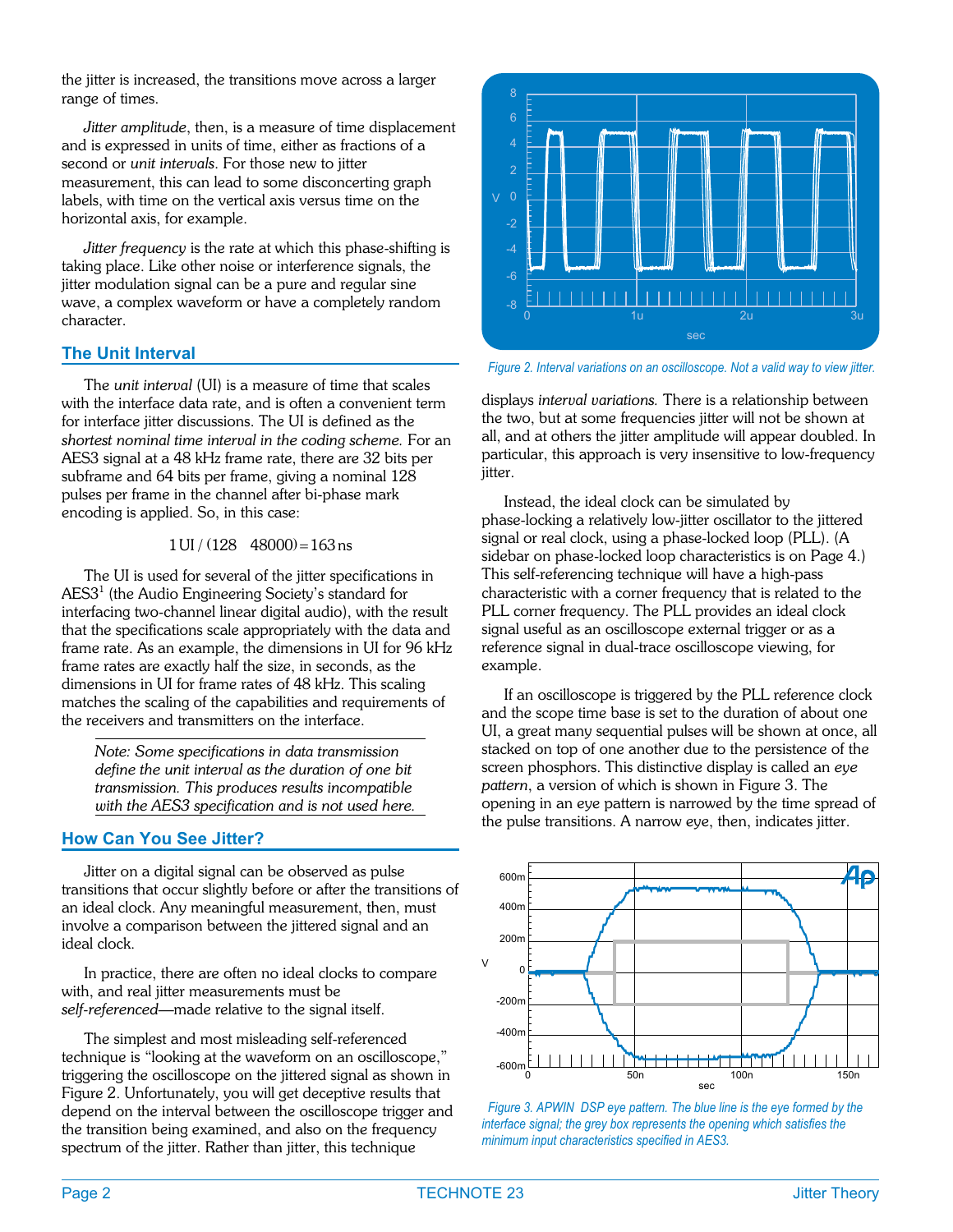<span id="page-2-0"></span>

*Figure 4. 5 kHz jitter vs. time*

Using digital signal processing (DSP) techniques, a DSP analyzer can approximate the ideal clock reference by calculating the clock timing based on an averaging of the incoming signal. The DSP analyzer can then capture the signal (and its jitter) very accurately. From this data the analyzer can display the variation in timing and amplitude of the pulse stream as an eye pattern as in Figure [3](#page-1-0); show the jitter waveform in the time domain as in Figure [4](#page-2-0), or, using FFT spectrum analysis, plot the jitter in the frequency domain, as in Figure [5](#page-2-0).





#### **Jitter in Sampling Processes**

Jitter can affect a digital audio signal in two broad realms: in the sampling process, and in the digital interfac*e.*

*Sampling jitter* is the term given to errors in the timing of the sampling processes of an ADC, a DAC or an SRC. Larger amounts of sampling jitter may cause an audible degradation to the signal. Sampling jitter is discussed in detail beginning on Page [8](#page-7-0).

#### **Jitter in the Interface: Data Recovery**

Quite apart from the gradual degradation that can result from jitter on sampling clocks, jitter is also an important characteristic to be controlled for reliable data communications. Jitter in digital audio interface signals

should be kept within the range that can be tolerated by the data receiver; otherwise, the data may be corrupted. These levels are typically orders of magnitude larger than the jitter levels that would cause concern in sampling clocks. *Interface jitter* is discussed in detail beginning on this page.

#### **Jitter in Clock Recovery for Synchronization**

In many digital audio applications it is important for the signals to be stored, transmitted, or processed together. This requires that the signals be time-aligned. In other applications it is important that the audio sample rate exactly matches a multiple of another rate, such as a video frame rate, so that the video and digital audio signals may be encoded, stored or transmitted together. The action of controlling timing in this way is called *clock synchronization.*

When a clock is synchronized from an external "sync" source, jitter can be coupled from the sampling jitter of the sync source clock. It can also be introduced in the sync interface. Fortunately, it is possible to filter out sync jitter while maintaining the underlying synchronization. The resulting system imposes the characteristics of a low-pass filter on the jitter, resulting in jitter attenuation above the filter corner frequency.

When sample timing is derived from an external synchronization source in this way, the jitter attenuation properties of the sync systems become important for the quality of the audio signal. There are other circumstances where this is not so important.

#### **Digital Interface Jitter**

*Interface jitter* occurs as digital signals are passed from one device to another, where jitter can be introduced, amplified, accumulated and attenuated, depending on the characteristics of the devices in the signal chain. Jitter in data transmitters and receivers, line losses in cabling, and noise and other spurious signals can all cause jitter and degrade the interface signal.

The AES3 digital audio interface format $1$  now has specifications for jitter. (The consumer version of the interface, which is described in IEC60958-3:2000 $^2$  also has jitter specifications.) This specification was drawn up to resolve problems that would occur when units that conformed to the interface specification were interconnected and yet the interface did not work reliably.<sup>3</sup>

#### **Intrinsic Jitter**

If a unit is either free-running or synchronized with a relatively jitter-free signal, then any output jitter measured at the transmitter is due to the device itself. This is referred to as *intrinsic jitter*.

The level of intrinsic jitter is mainly determined by two characteristics: the phase noise of the oscillator in the clock circuit and, for an externally synchronized device, the characteristics of the clock recovery PLL.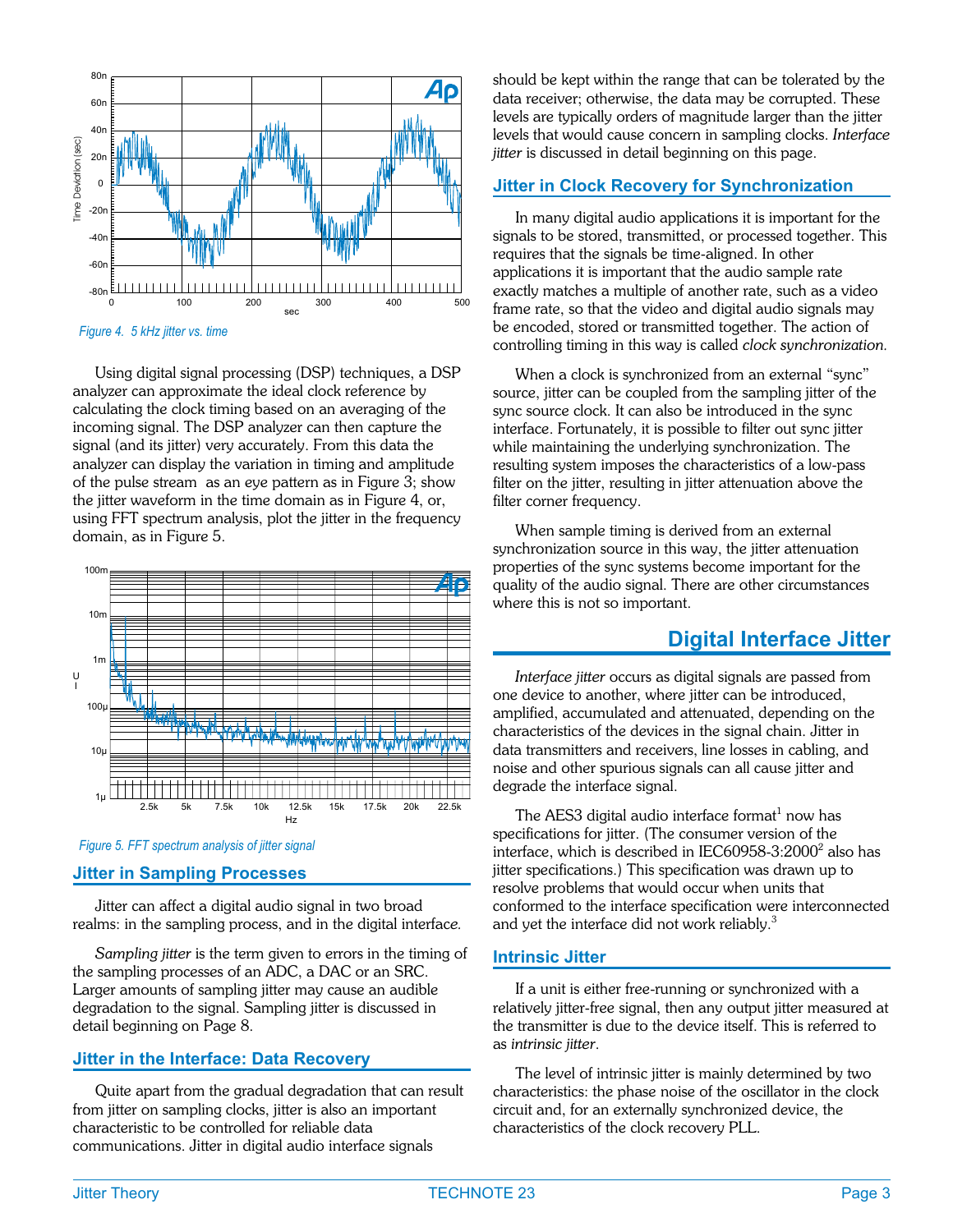#### <span id="page-3-0"></span>*Phase-Locked Loop Characteristics*

*A mechanical flywheel will slowly follow gradual speed changes but will largely ignore short-term fluctuations. This behavior is similar to that of a phase-locked loop (PLL). The lighter the flywheel the more rapidly it will follow changes and the "cut-off" or corner frequency is higher. The corner frequency of a PLL is determined by its feedback, or loop gain. This feedback falls with frequency, both as a result of the characteristics of the loop filter and from the integration of frequency into phase that is taking place before the phase detector output. At the corner frequency the gain around the loop is unity.*

*For jitter spectral components below the corner frequency, the negative feedback means that the PLL output will closely follow the PLL input, and the phase noise of the oscillator is attenuated. Above the corner frequency the feedback falls. This means that the jitter of the PLL output will be determined increasingly by the phase noise of the oscillator and less by the input jitter. A key element in the design of a transmitter or receiver PLL is this compromise between intrinsic jitter and jitter attenuation.*



For example, consider the quartz clock oscillator in a CD player. Since it is free-running, any jitter at the output is due to the phase noise of the oscillator plus any digital logic delay jitter. Quartz oscillators have low phase noise and the high speed logic devices have very little delay jitter, so the jitter is low—often less than 1 ps rms for jitter frequencies above 700 Hz.

A device designed to lock to external signals with a range of sampling frequencies may have a voltage controlled oscillator (VCO) as a clock. VCOs generally have much higher phase noise than a quartz oscillator; free-running VCOs typically have levels of intrinsic jitter of more than 1 ns rms above 700 Hz. However, in a clock-recovery application the VCO would be within a phase-locked loop (see the sidebar above) in order to

synchronize with the external reference, and the intrinsic jitter of the oscillator would be attenuated by the PLL.

Intrinsic jitter often must be measured in situations where there is no low-jitter reference available, and so the measurements are self-referenced by locking a PLL to the clock signal recovered from the data stream. The characteristics of this PLL will determine the low-frequency cut-off point of the measurement. AES3 specifies a standard response for this measurement with a 3 dB corner frequency of 700 Hz.

The intrinsic jitter levels in AES3 are specified as a peak measurement, rather than rms. This is because the authors were concerned with the maximum excursion of timing deviations—as it is these that would produce data errors.

#### **Cable-Induced Jitter**



*Figure 7. AES3 ideal waveform with cable-affected waveform overlaid*

The other source of jitter on the digital interface is as a result of the non-ideal nature of the interconnection. Resistance in the cable or inconsistent impedance can cause high frequency losses which result in a smearing of the pulse transitions, as shown in Figure [7.](#page-3-0)

This would not be a serious problem if the effect were the same on every transition. That would just result in a



*Figure 8. AES3 data pattern. Note that the Y preambles are identical in every frame*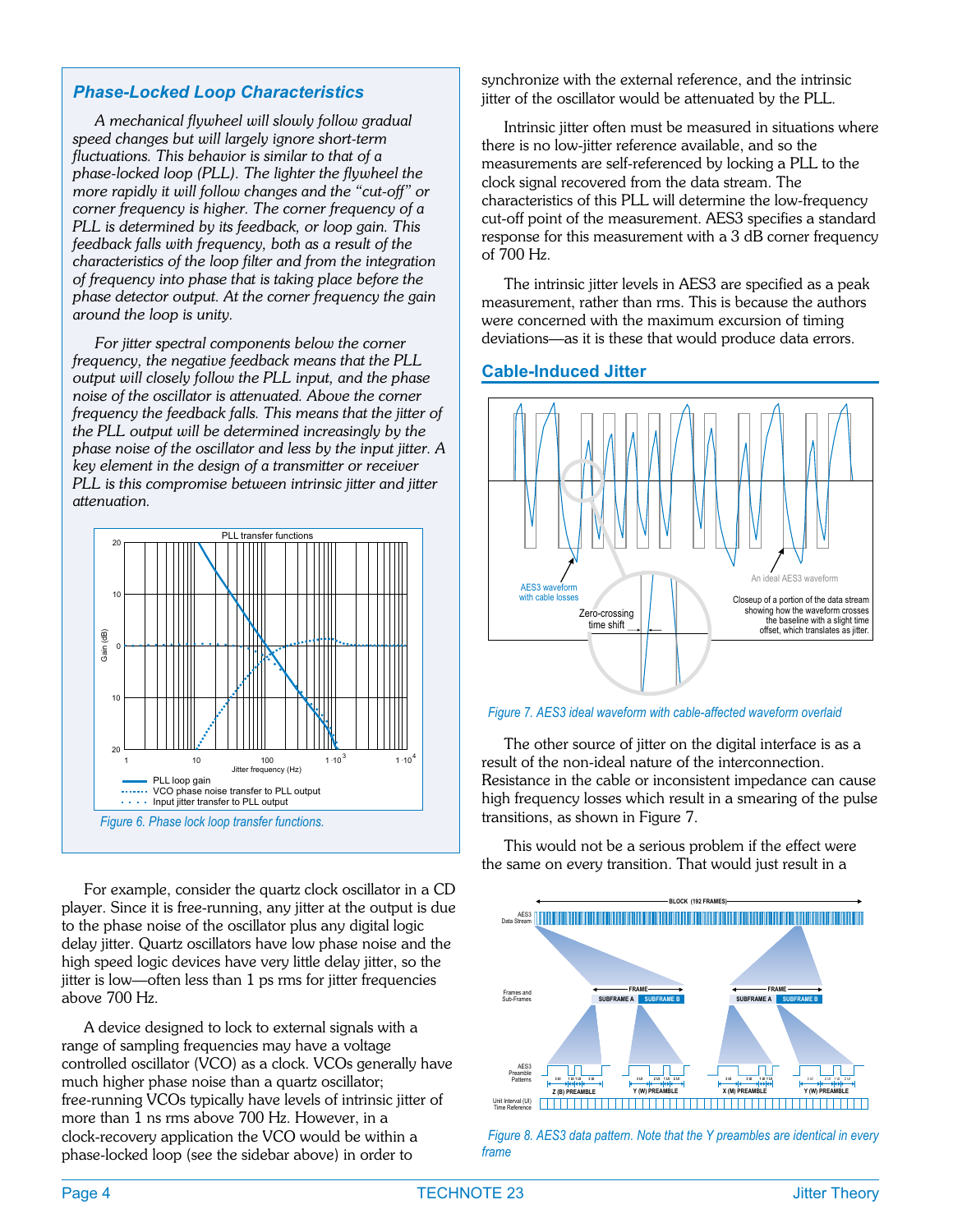#### <span id="page-4-0"></span>*Intersymbol Interference*

*Figure [9](#page-4-0) shows five AES3 interface signals, each with a different data pattern in the first three bits. The data is encoded by the bi-phase mark encoding scheme (also called Manchester code or FM code), which has a transition between every bit symbol and also a transition in the middle of the symbol if it is "1," but not if it is "0." The black signal represents "1-1-1," the grey is "1-1-0," the blue "1-0-0," the pale blue "0-1-0" and the dotted blue is "0-0-0."*

*The figure also shows the signals as they may look after transmission down a long length of cable. These cable-affected signals were generated using the Audio Precision System Two cable simulation, and the five results have been overlaid on each other. The losses in a real cable would affect the signals in this manner, rolling off the high frequencies and reshaping the pulses with slower rise and fall times.*

*In each case the data shown were immediately preceded by the Y preamble, the preamble which begins the B subframe. (See Figure [8](#page-3-0).) This preamble is a fixed pattern which lasts for 5 bit periods (10 unit intervals, or UI). A consequence of this is that the traces coming into the left-hand side of the cable simulator plot are at almost exactly the same voltage, since they have all followed the same path for a while. (The preamble is nominally 8 UI long, but the last part of the preceding bit and the first part of the following bit period are fixed to the pattern, resulting in a fixed pattern that is 10 UI long.)*

*The black, grey and blue traces have a transition starting at 1465 ns (9 UI) from the subframe start because they have an initial "1" in their data. The pale blue and dotted blue traces start with an initial "0" so they do not yet show a transition. All five traces then change direction at 1628 ns (10 UI) corresponding with the end of the first bit symbol. (The frame rate of this signal is 48 kHz, so 1 UI is 162.8 ns.)*

*The markers "a" and "b" indicate that the times of the zero-crossings from those transitions are 1705 ns and 1745 ns. The earlier transitions are those which have a "1" value in the first bit and the later transitions those which have a "0."*

small static delay to the signal which could be ignored. However, that would only be the case the pulse stream were perfectly regular—a string of embedded ones or zeros, for example. But real pulse streams consist of bit patterns which are changing from moment to moment, and in the presence of cable losses these give rise to *intersymbol interference*. The proximity and width of data pulses effectively shift the baseline for their neighbors, and with the longer rise and fall times in the cable, the transitions are moved from their ideal zero crossings.

As the AES3 interface uses the same signal to carry both clock and data, it is possible to induce jitter on the clock as a result of the data modulation. This means that care should



*Figure 9. AES3 Intersymbol Interference*

*As a result of the high-frequency losses in the cable simulation the transition time is quite slow, so the zero crossings are about 100 ns after the inflections that indicate the start of the transitions. This interaction between the value of the first data symbol and the timing of the start of the second data symbol is called* intersymbol interference*.*

*This interference is more complex after the second bit symbol (about 2050 ns from the start of the subframe, also shown in the magnified view). Here there are four different zero-crossing times corresponding to the four possible bit patterns of the first two bits in the subframe. Most of the timing difference is due to the value of the second bit, but in addition there is a smaller difference relating to the state of the first bit.*

be taken about mechanisms for interference between the data and the timing of the clock. The smearing of the waveform as a result of cable losses is one such mechanism. See Figure [9](#page-4-0) and the *Intersymbol Interference* sidebar.

#### **Data Jitter**

*Data jitter* is a term used to describe the jitter of the transitions in the parts of the AES3 waveform modulated by the data. This form of jitter is often an indicator of intersymbol interference.

Figure [9](#page-4-0) in the Intersymbol Interference sidebar illustrates this mechanism inducing data jitter of about 50 ns peak-to-peak in some of the transitions. Data jitter can also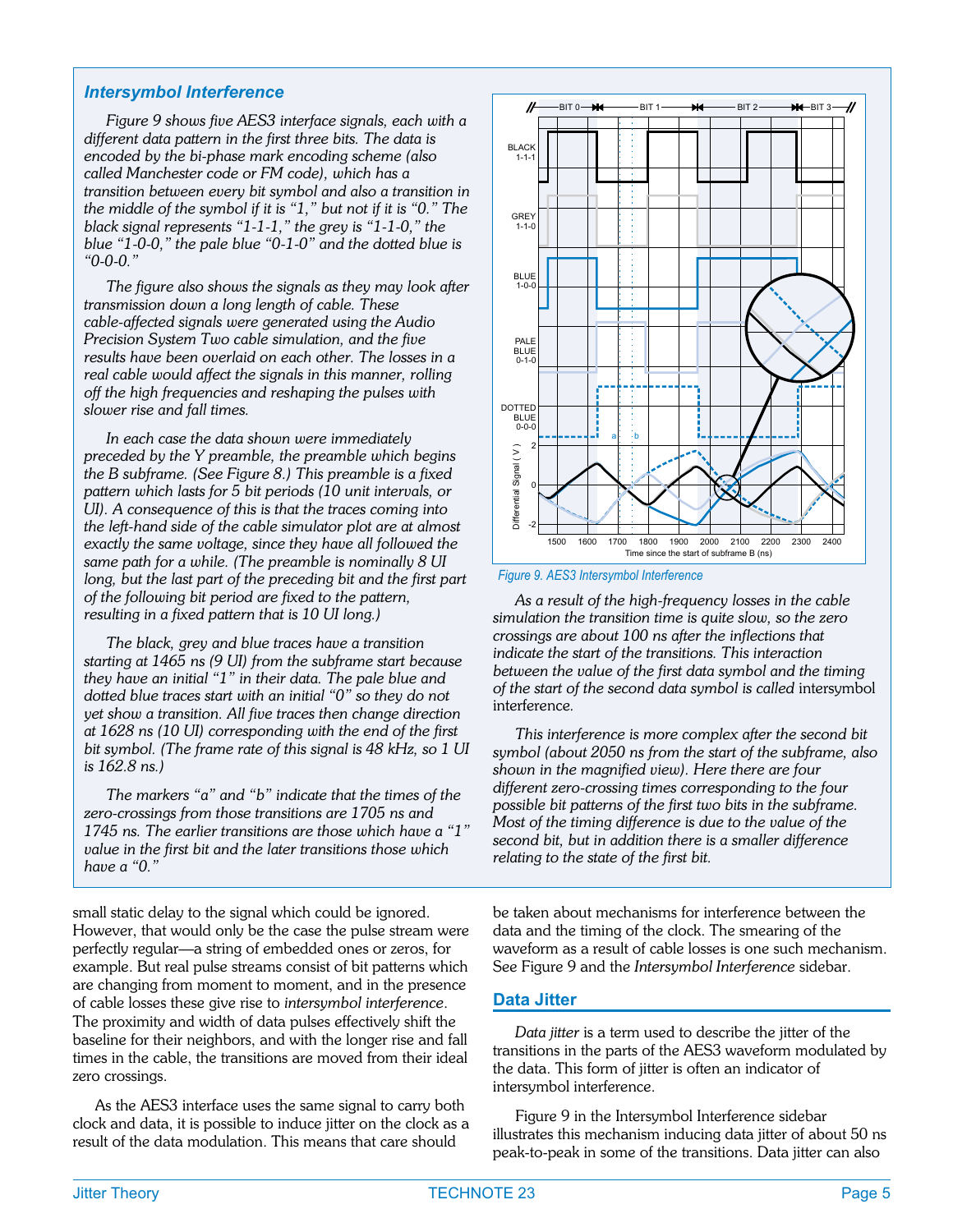<span id="page-5-0"></span>be produced by circuit asymmetries where a delay may vary between positive-going and negative-going transitions.

#### **Preamble Jitter**

*Preamble jitter* is a term used to describe the jitter on the transitions in AES3 preambles. The preambles are a set of static patterns which are used to identify the start of the digital audio subframes and blocks. (See Figure [8](#page-3-0).) The Y preamble at the start of the second (B) subframe is a completely regular fixed pattern. This unchanging preamble can be used to make jitter measurements that are not sensitive to intersymbol interference, and are therefore a better indicator of either jitter at the transmitter device or noise-induced jitter, rather than jitter due to data modulation.

#### **Interfering-Noise-Induced Jitter**

If the pulse transitions were not sloped by the cable losses, the rise and fall times of the pulses would be so short that their zero crossings would be relatively unaffected by any added noise. However, the long transition times induced by cable losses allow noise and other spurious signals to "ride" the transitions, resulting in a shift of the zero crossing points of the pulses.

For example, noise on the signal can vary the time at which a transition is detected. The sensitivity to this noise depends on the speed of the transition, which, in turn, depends on the cable losses. This is illustrated in Figure [10.](#page-5-0)



*Figure 10. AES3 noise-induced jitter*

The five traces on Figure [10](#page-5-0) are all of the same part of the B subframe Y preamble. (As mentioned before, this static preamble pattern is chosen because it is not sensitive to data jitter, making the noise-induced jitter mechanism more obvious.) The two markers, "a" and "b" show the range of timings for the zero crossing resulting from the third transition. Their separation is 31 ns. In this example, the noise producing this variation is a low-frequency sine wave of about 300 mV. This type of interference might be induced by coupling from a power line.

The amount of jitter introduced by noise on the cable is directly related to the slope at the zero crossing, as voltage is related to time by that slope. With fast transitions any

interfering noise will not produce much jitter: the voltage deviation will cause a smaller time deviation.

*Note: In this example a long cable was simulated by the Audio Precision System Two Cascade. However, this level of jitter would be reduced by several orders of magnitude for a short interconnection.*

Notice that the direction of the time deviation is related to the direction of the transition. For a transition shifted up by noise the rising transition will be early and the falling transition will be late; for a transition shifted down the opposite is true. Unlike data jitter from intersymbol interference, this form of jitter is more apparent to devices that recover a clock from a particular edge in the preamble pattern. That edge will only have one polarity and so the timing deviation of successive edges will sum together.

However, for systems using many of the edges in the subframe, transitions will be almost evenly matched in both directions and the cancellation will reduce the coupling of low frequency noise-induced jitter into the recovered clock. For noise at high frequencies successive deviations will not correlate and so cancellation will not occur.

#### **Jitter Tolerance**

An AES3 digital audio receiver should be able to decode interface signals that have jitter that is small compared with the length of the pulses that it has to decode. As the jitter level is increased the receiver will start to decode the signal incorrectly and then will fail to decode the signal occasionally muting or sometimes losing "lock" altogether. The maximum level of jitter before the receiver starts to produce errors is called the *jitter tolerance* of the device.

As the PLL characteristics sidebar showed, a clock-recovery PLL has a low-pass characteristic analogous to a mechanical flywheel: it responds or "tracks" to changes slower than the rate of the corner frequency, and it filters out changes that are faster.

Jitter tolerance, then, is independent of frequency for jitter above the corner frequency of the receiver, but as the rate of change of the timing (the jitter frequency) is reduced, the receiver is increasingly able to follow the changes. This means that at lower jitter rates the receiver will be able to track increasing amounts of jitter, and so jitter tolerance rises.

For jitter frequencies close to the corner frequency it is possible—as a result of a poorly damped design—that the jitter tolerance is significantly reduced. This occurs because the resonance in the receiver is causing the match between the deviation of the incoming data transition timing and the receiver's estimation of the data transition timing to actually be worse than if the receiver was not tracking the jitter at all.

The AES3 interface specification defines a *jitter tolerance template*, shown in Figure [11](#page-6-0). The tolerance is defined in UI. The line on the graph represents a lower limit for receiver jitter tolerance to sinusoidal jitter of the frequency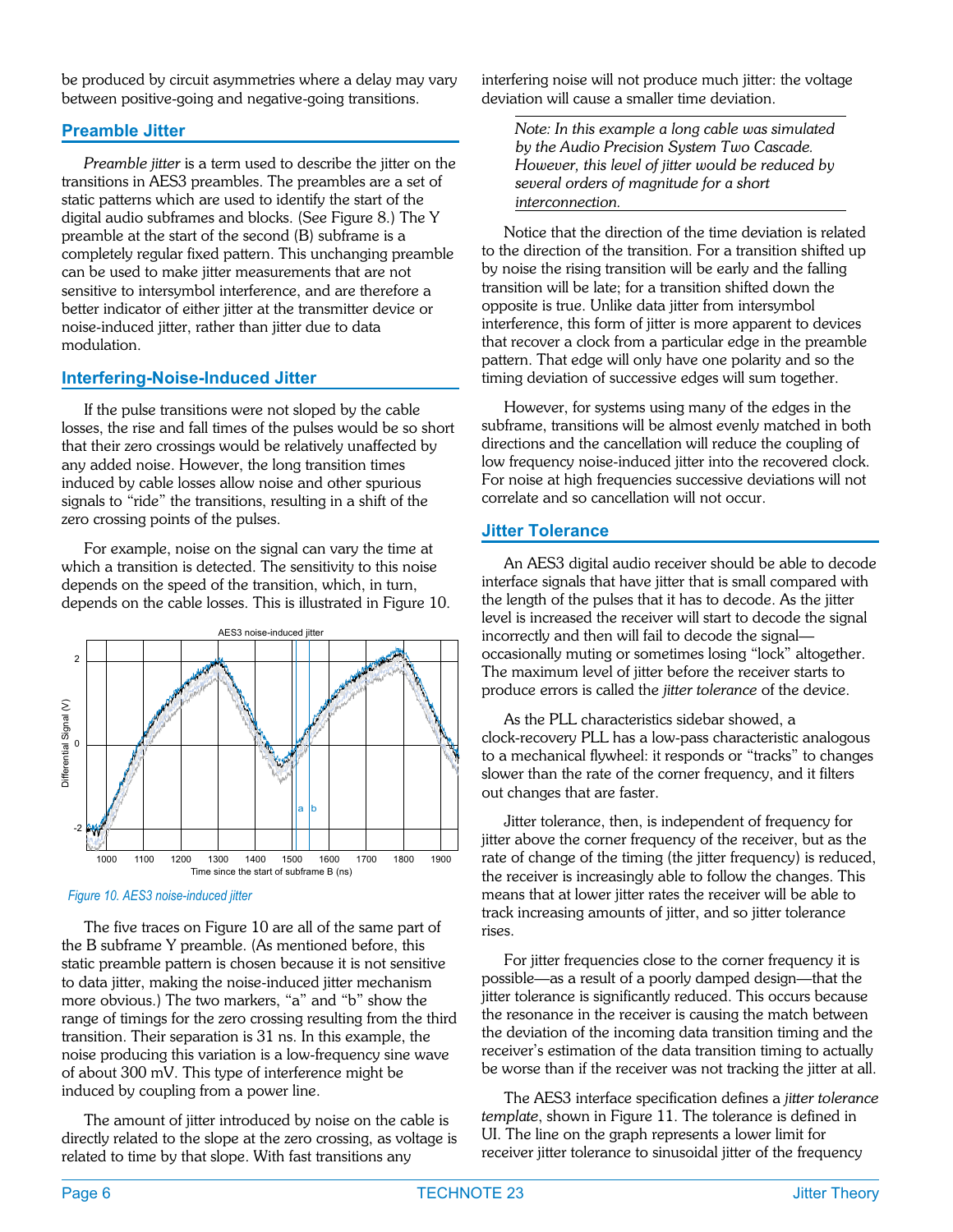<span id="page-6-0"></span>

*Figure 11. AES3 jitter tolerance template*

shown on the X axis. Note that this template implies that receivers should have a corner frequency above about 8 kHz. This means that the receiver PLL will not be able to attenuate jitter below that frequency; instead, it will track the jitter and pass it on. A second PLL with a lower corner frequency must be used if significant jitter attenuation is required.

#### **The Jitter Transfer Function and Jitter Gain**

For a device that is synchronized to another clock (such as a digital input, a word clock, or a video sync reference) jitter on the external source could be passed through to the output. The jitter on the output is then a combination of this transferred jitter and the intrinsic jitter of the device.

Although the relation between input and output jitter can be very complex, it is still useful to model the transfer as a simple linear process. The *jitter transfer function* is a measure of the relation between input and output jitter, or *jitter gain*, versus jitter frequency.



*Figure 12. Jitter transfer function*

Figure [12](#page-6-0) shows the calculated jitter transfer function produced by a PLL with a corner frequency of 100 Hz. Notice that below the corner frequency the jitter gain is about 0 dB. Above the corner frequency the PLL attenuates the jitter—initially with a slope of 6 dB per octave. This design has a second-order loop filter with a corner at 1 kHz

which results in an 18 dB per octave slope above that frequency.

Notice that below the PLL corner, the gain reaches a peak of about 0.5 dB. It is usual for there to be a certain amount of gain just below the corner frequency; this is called *jitter peaking* and it is a consequence of the phase characteristic of the feedback loop in the PLL.

The AES3 standard sets an upper limit of  $+2$  dB for jitter gain.

#### **Non-Linear Jitter Behavior**

The linear jitter transfer analysis does not account for non-linear relations between input and output jitter. Phase detectors can often have a "dead" spot where they are not sensitive to small phase deviations. As a result, the PLL output will drift until the phase detector becomes active and applies a correction. This drift will cycle back and forth, producing jitter.

Another non-linear jitter mechanism is the aliasing of high-frequency jitter as it is sampled by a lower-frequency mechanism within the PLL. For example, a 48 kHz frame-rate AES3 signal with a jitter component at 47 kHz could be used to generate an internal clock signal at a 48 kHz rate in order to lock a PLL. This 47 kHz signal would alias to the much lower frequency of 1 kHz where it might not be attenuated. When measuring a jitter transfer function this behavior would make it appear that the gain rises to maxima at multiples of the frame rate.

#### **Jitter Accumulation**

In a short chain of digital audio devices, with each device locked to the previous one, there are several contributions to the jitter at the end of the chain. Each device will add its own intrinsic jitter, and each interconnecting cable will make some contribution with cable-induced jitter. There will also be some jitter gain or loss at each stage.

This process has been called *jitter accumulation.* The effect varies with the individual device jitter characteristics and the data patterns at each stage, but in some circumstances and with some "pathological" signals the jitter mechanisms could all combine in an unfortunate manner.

In a chain of devices with clock recovery systems having similar characteristics a pathological signal will have the same effect at each stage. As Table 1 shows, this can lead to a very large amount of jitter accumulation after only a few similar stages.

For the purposes of this calculation we are looking at jitter at frequencies below the jitter transfer function corner frequencies of all the devices, so jitter attenuation does not occur. Assume—for simplicity—that all the devices contribute the same amount of jitter, *J*, at each stage (this is lumping cable-induced and intrinsic jitter together). Also assume that each device also amplifies the jitter from the previous stage by the same gain—bearing in mind that gain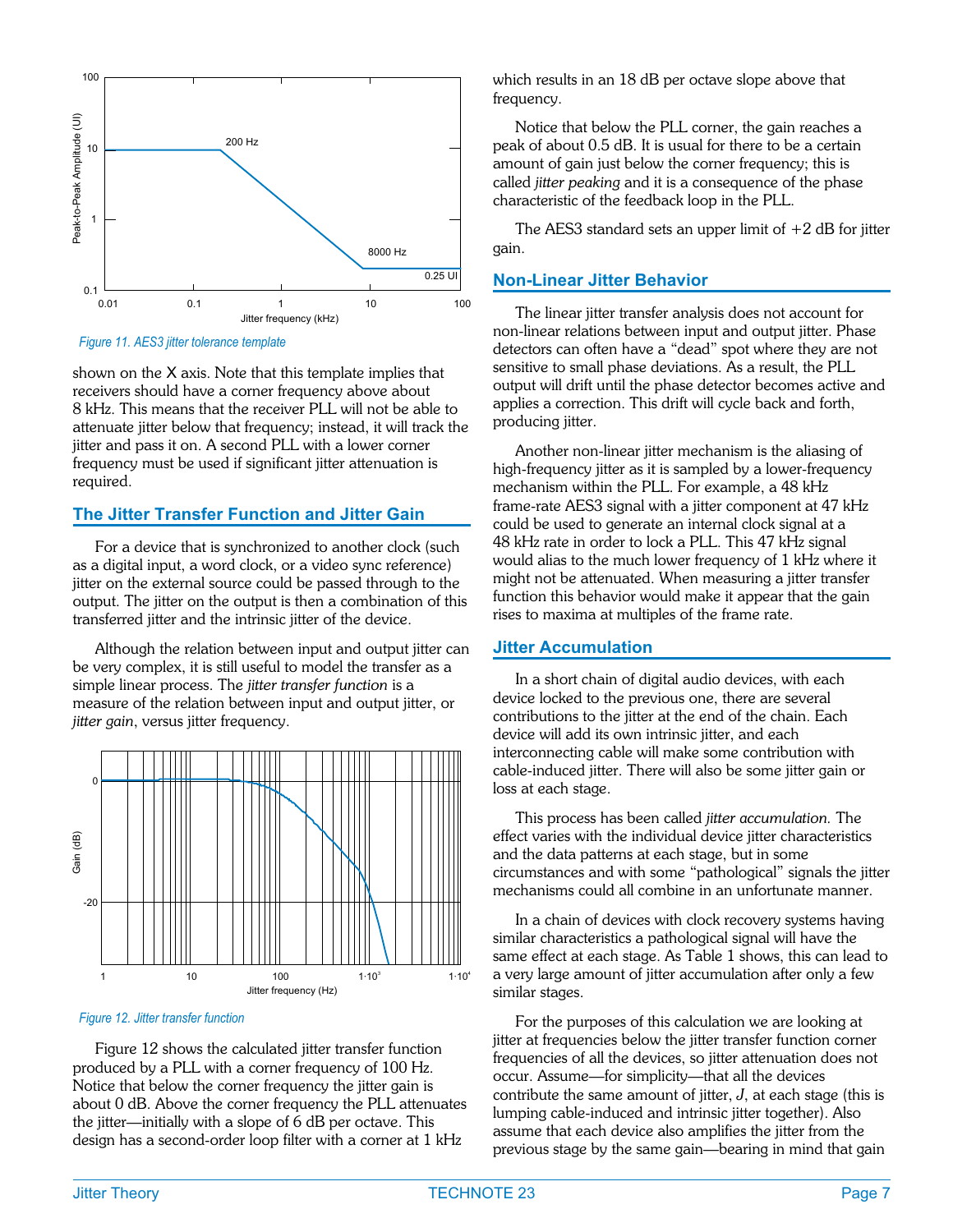<span id="page-7-0"></span>is only possible for jitter near the peak in the jitter transfer function.

Table 1 lists the total output jitter produced at the end of three chains of stages, as a multiple of *J*:

| <b>Jitter Gain</b><br>per Device | <b>Total Jitter</b><br>$(J)$ after 3<br><b>Stages</b> | Total Jitter   Total Jitter<br>$(J)$ after 4<br><b>Stages</b> | $(J)$ after 5<br><b>Stages</b> |
|----------------------------------|-------------------------------------------------------|---------------------------------------------------------------|--------------------------------|
| 0 dB (ideal)                     | 3 J                                                   | 4 J                                                           | 5 J                            |
| 1 dB                             | 3.8J                                                  | 5.4J                                                          | 7.1 J                          |
| 3 dB                             | 6.2J                                                  | 10.2J                                                         | 15.8J                          |
| 6 dB                             | 13.9J                                                 | 29.8 J                                                        | 61.4J                          |

*Table 1. Jitter accumulation*

This shows that with a gain of 0 dB at each stage the output jitter is simply a sum of the jitter produced at each stage. (These jitter levels are peak values so they will add). Remember that this happens at frequencies *below* the corner frequency; at higher frequencies the input jitter will be attenuated, so the final output jitter will grow more slowly.

The gains of greater than 0 dB show the effect of jitter transfer function peaking. If peaking is present it will only occur near to the PLL corner frequency. Where the jitter is wide-band only a small proportion of it will be amplified and the peaking will have little effect. However, there are mechanisms that can concentrate the jitter in the region of the peak.

First, AES3 data-jitter can have narrow spectral components. With low-level audio signals, for example, the jitter will become coherent with the polarity of the signal. This occurs because for signals close to zero, the more significant bits within the data word change together as an extension of the sign bit. If the interface audio signal is a low-level tone at one frequency, then the cable-induced jitter will tend towards a square wave at that frequency. Occasionally, a spectral peak could coincide with the peak in the jitter transfer function.

In a chain of devices using clock recovery systems with similar characteristics, this signal will have the same effect at each stage. The figure of 6 dB in the table reflects levels of peaking found in equipment that had been designed before this problem was widely understood. As the table shows, this can lead to a very large amount of jitter accumulation after only a few similar stages.

The normal symptom of a pathological level of jitter accumulation is for the equipment towards the end of the chain to very occasionally lose data, or even lock. Unfortunately, the circumstances are such that it is difficult to reproduce when the maintenance engineer is called.

The AES3 specification, since 1997, has two clauses that are intended to address potential jitter accumulation problems. The primary statement specifies that all devices should have a sinusoidal jitter gain of less than 2 dB at any frequency.

In addition, there is a standard jitter attenuation specification that should be met by devices claiming to attenuate interface jitter. This requires attenuation of at least 6 dB above 1 kHz. This frequency is much lower than the jitter tolerance template corner frequency, so these devices need a transmit clock which is separate from the data recovery clock that determines the jitter tolerance.

#### **Sampling Jitter**

Sampling jitter is the variation in the timing an audio signal through jitter in an analog to digital (ADC), digital to analog (DAC), or asynchronous sample rate converter (ASRC). In the former two cases this can often be associated with an observable *sample* clock signal but in an ASRC it may be a totally numerical process, as the samples of a signal are regenerated to correspond with new sampling instants: in that case the sample clock is a *virtual sample clock*.

There are many circumstances where a sample clock has to be derived from an external source. In the domestic environment this could be a digital audio recorder or a digital surround processor where the DAC sample clock is derived from the digital input data stream. For professional applications there are also devices with DACs, applications where the sample clocks of ADCs need to be derived from an external sync or where a digital stream needs to be resynchronized to a different reference using an ASRC.

Often this external source will have jitter that can be observed, measured and commented on. However, that is not sampling jitter. The external source might make a contribution to the sample clock jitter but that contribution depends on the characteristics of the clock recovery circuit (or numerical algorithm) between the external source connection and the actual sample clock. This will have intrinsic jitter, jitter attenuation, and non-linearities in its behavior.

#### **Sampling Jitter and the External Clock**

There are many circumstances in which a sample clock must be derived from an external source. In a digital audio recorder or a digital surround processor, for example, the sample clock controlling the DAC is extracted from the input data stream. In other applications the sample clock of an ADC might need to be locked to an external sync signal, or a digital data stream might need to be resynchronized to a different clock reference using an *asynchronous sample rate converter* (ASRC).

This external clock source may well have jitter, but that, by definition, is *not* sampling jitter. The external source might make a contribution to the sample clock jitter, but that contribution depends on the characteristics of the clock recovery circuit (or numerical algorithm) between the external source connection and the actual (or virtual) sample clock. This will have intrinsic jitter, jitter attenuation, and jitter non-linearities in its behavior.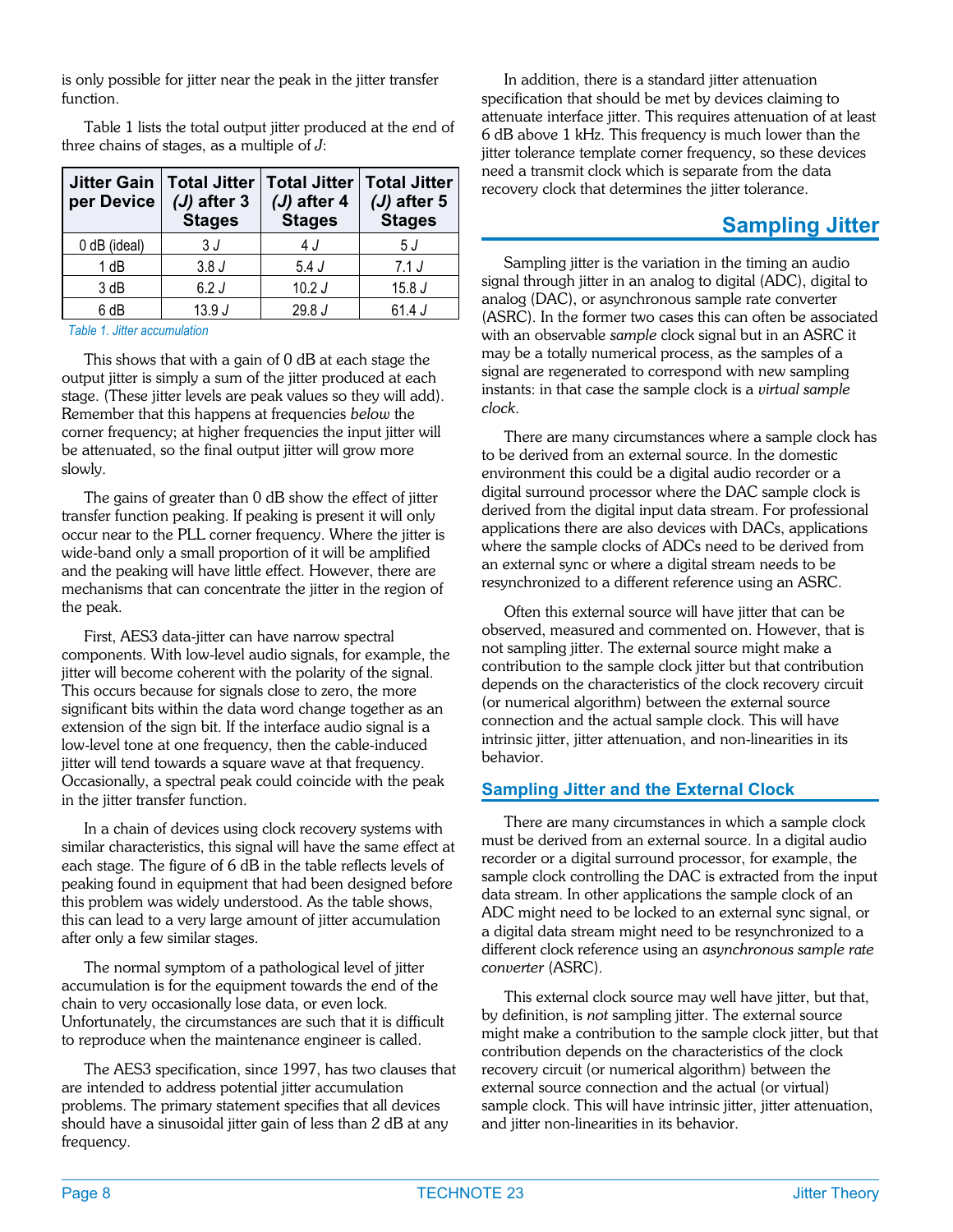

*Figure 13. In these examples the sampling rate is constant, but the sampled signal is varied in frequency and amplitude. Note how the amplitude value error for a jittered sample instant (J) increases with signal rate of change.*

#### **Time-Domain Model**

First, we will look at sampling jitter in the time domain.

The effect of a sample being converted at the wrong time can be considered simply in terms of the amplitude error introduced. Any signal that is not DC will change over time, and a wrong sampling instant will produce a wrong amplitude value. As you can see in Figure [13,](#page-8-0) the amplitude error is proportional to the rate of change, or slope, of the audio signal, which is greatest for high-level high-frequency signals.

Figure [14](#page-8-0) illustrates the effect of random sampling jitter on a pure tone. The tone is shown as having an amplitude of 2 V rms and a frequency of 1 kHz. The error signal is calculated using random Gaussian jitter of amplitude 10 ns rms, and the simulation that produced this graph calculates the error of each sample at a sampling frequency

<span id="page-8-0"></span>

*Figure 14. Sampling jitter on a 1 kHz tone. The blue line is the signal; the red line is the error introduced by the jitter, shown on a scale enlarged 1000 times*

of 176.4 kHz, which represents a 4X oversampled DAC in a CD player.

Notice how the error signal and the tone intermodulate. The error is the product of the slope of the tone and the jitter; as a result there are minima in the error at the peaks of the tone where the slope is flat.

The root-mean-square (rms) error computed by the simulation is 124  $\mu$ V rms, or -84 dB relative to the tone. Assuming that this error is spread fairly evenly throughout the 88.2 kHz bandwidth represented by the sampling frequency of 176.4 kHz, we can estimate that measured over the nominal audio band to 20 kHz, the noise level would be 60  $\mu$ V rms. This is 90.5 dB below the level of the tone.

This method of analyzing the effect of jitter can be used to make an estimate of the acceptable level of jitter of any given form. It can be simplified to calculate the level of jitter that, if applied to a "worst-case" signal, would produce an error of amplitude equal to the quantization interval. For example, a worst-case full-scale 20 kHz sine wave in a 16-bit system would have a maximum slope of:

$$
2 \times \text{r} \times A = 4.1 \text{LSB} / \text{ns}
$$
  
\n*where*  
\n $F = 20 \text{ kHz, the tone frequency}$   
\n $A = 2^{15} = 32768 \text{LSB, the tone amplitude (peak)}$ .

From this one might conclude that the jitter level should be no more than 244 ps peak, but that limit is fairly arbitrary—there is nothing special about an error of 1 LSB amplitude—and has little relation to the audibility of the error, which will be related to the spectral content of the error.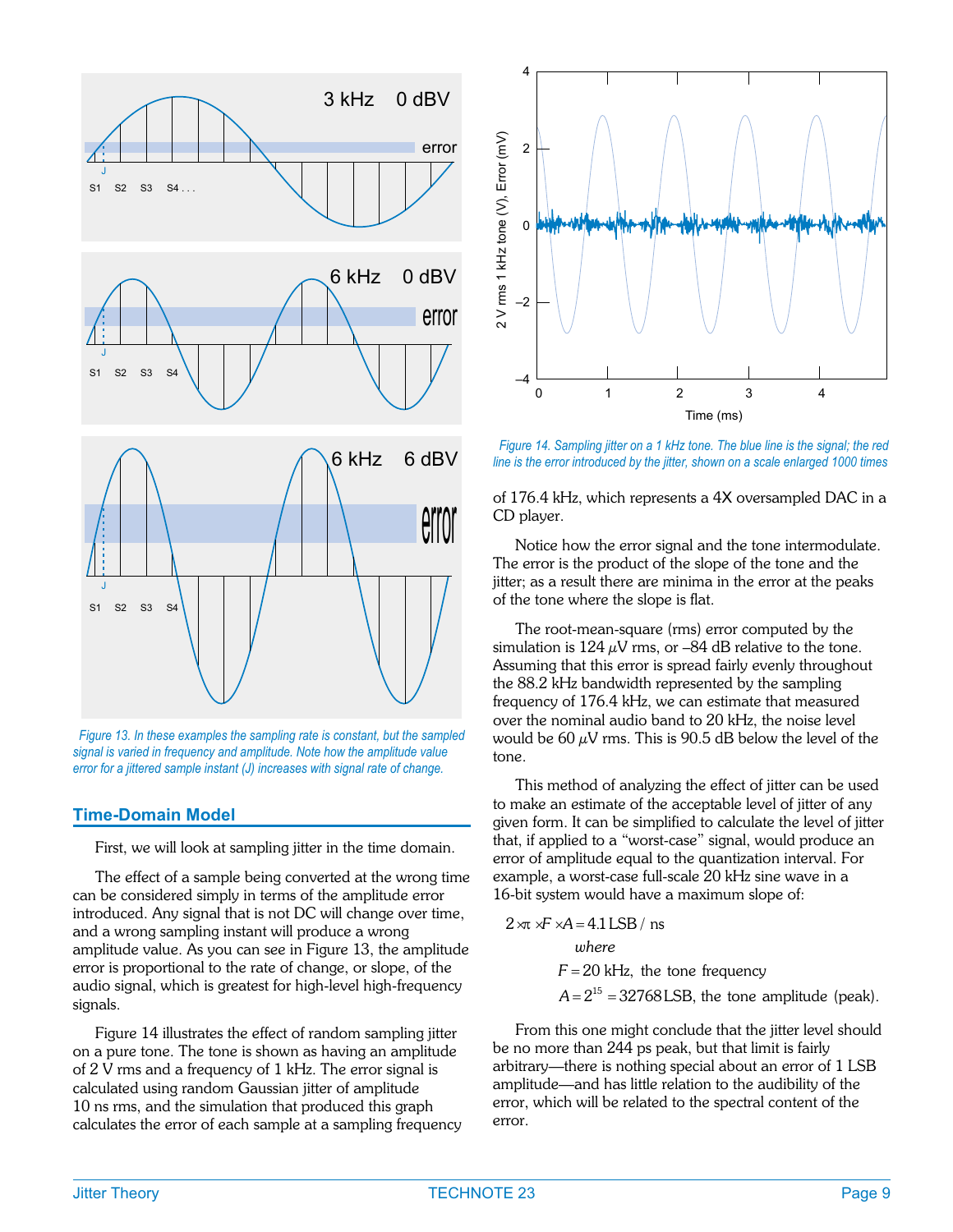#### <span id="page-9-0"></span>**Frequency-Domain Model**

Another method of looking at the effect of jitter is to consider it as a modulation process, and analyze it in terms of frequency components. It can be shown mathematically that a simple relationship exists between a jitter spectral component, an audio signal spectral component and the resulting jitter modulation product.

If a signal is sampled with errors in the sampling instants, the effect is to modulate the signal in time. This is expressed mathematically in  $(1)$ . The output signal  $v(t)$  is a time-displaced version of the input signal,  $v(t)$ , and the variation in the displacement is the jitter.

$$
v(t) = v(t - \Delta t). \tag{1}
$$

The effect of this can be analyzed by considering sinusoidal jitter of frequency ω *<sup>j</sup>* and peak-to-peak amplitude *J*.

$$
\Delta t = j(t) = \frac{J}{2} \times \sin(\omega_j t). \tag{2}
$$

The input signal may be a sine wave.

$$
v(t) = A\cos(\omega_i t). \tag{3}
$$

These equations can be combined and rearranged to:

$$
v(t) = A \cos(\omega_{+} t) \cos \frac{J\omega_{+}}{2} \sin(\omega_{+} t) \div
$$

$$
+ A \sin(\omega_{+} t) \sin \frac{J\omega_{+}}{2} \sin(\omega_{+} t) \div.
$$
 (4)

Jitter amplitude (typically less than 10 ns) is generally much smaller than the signal period (typically greater than 40,000 ns). The product of small jitter modulation levels is itself very small, and for such cases we can make the following small-angle approximations:

$$
\cos \frac{J\omega_i}{2} \sin(\omega_j t) \div 1 \tag{5}
$$

and

$$
\sin \frac{J\omega_i}{2} \sin(\omega_j t) \div \frac{J\omega_i}{2} \sin(\omega_j t). \tag{6}
$$

Using these (4) becomes

$$
v(t) = A \cos(\omega_i t) + A \frac{J\omega_i}{4} \cos((\omega_i - \omega_j)t)
$$

$$
- A \frac{J\omega_i}{4} \cos((\omega_i + \omega_j)t).
$$
 (7)

The output signal has the input signal with two other components at frequencies offset from the input signal frequency by the jitter frequency, and their amplitude is related to the product of jitter amplitude and signal frequency. This result can be used when estimating the potential audibility of jitter modulation products.





Figure [15](#page-9-0) illustrates this effect on a real signal. The input signal is at 10 kHz and the jitter modulation is at 3 kHz. The two components at 3 kHz offset from the input signal are the upper and lower jitter modulation sidebands. (In this figure there are also "skirts" to the spectrum closer to the 10 kHz component. These are due to some low-frequency noise-like jitter in the system).

The ratio of signal to each 'single' sideband, in dB, is:

$$
R_{\rm ssb} = 20 \log_{10} \frac{J\omega_i}{4} \div dB.
$$
 (8)

This result is for sinusoidal jitter components. Using Fourier analysis, more complex waveforms can be broken down into sinusoidal components and the formula can be applied.

For convenience, the formula can be modified by summing the levels in both sidebands to give a total error, and using rms jitter levels,  $J_n$ , in nanoseconds and frequency,  $f_i$ , in kHz:

$$
R_{\rm dsb} = 20\log_{10}\left(J_n f_i\right) - 104\,\text{dB.}\tag{9}
$$

#### **Influence of ADC/DAC Architecture**

The effect of jitter on converters can be more complex than just the time modulation of the audio signal as discussed above. Other signals (for example, ultrasonic noise created in a noise-shaping low-bit converter) can be sampled with the desired audio signal; in some case another modulation process could taking place as well.

#### **Oversampling Converters**

An *oversampling converter* is one that is processing samples at much more than the minimum rate required by the bandwidth of the system. This oversampling rate can typically be from 2X to 256X. The higher rates also use *noise shaping*, an important technique which can help provide low-cost solutions to high-resolution conversion. (Noise shaping can produce a separate side effect that is discussed later.)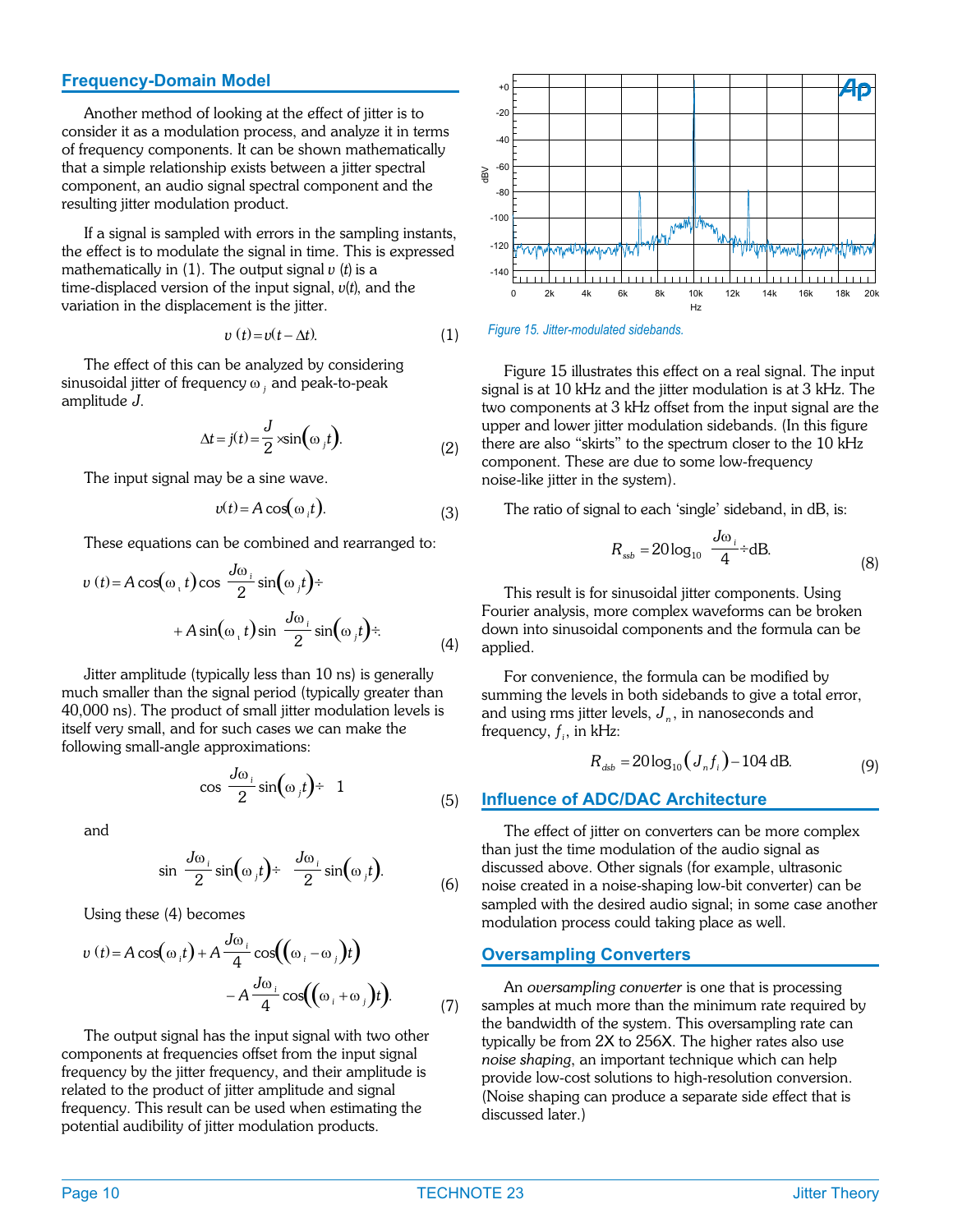<span id="page-10-0"></span>

*Figure 16. The blue square represents the error created by spectrally flat jitter in a 1X converter. The grey rectangle represents the jitter error in a 4X converter, which contains the same power spread over a wider spectrum. The jitter power in the audio passband has been reduced.*

Since the jitter bandwidth in a sample clock can extend to half the sampling frequency of the converter, the jitter in an oversampled converter will be spread over a wider spectrum than the jitter in a non-oversampled converter. The error caused by jitter modulation is related to the jitter spectrum, so the error signal from an oversampled converter is also spread across a wider spectrum.

To illustrate this: consider a 1 kHz signal being sampled with 1 ns of spectrally flat, noise-like jitter. By calculation, this will produce a total error 104 dB below the signal. This total error figure remains the same regardless of the sample rate of the converter.

As you can see in Figure [16,](#page-10-0) in a 4X oversampled DAC this error signal will be spread over four times the frequency range compared with a 1X converter. For audio purposes, of course, we limit our interest to the 20 Hz to 20 kHz bandwidth, and a measurement made over that range contains only one-quarter of the power of the full spectrum of error noise. One-quarter the power implies one-half the voltage, resulting in an error 6 dB lower than that for the non-oversampled converter.

Jitter sources, however, are normally not spectrally flat. Jitter is usually dominated by lower-frequency components, due both to the typical phase noise spectrum of oscillators and to the low-pass jitter filtering common in clock recovery circuits. Oversampling will not reduce the impact of this lower-frequency jitter.

#### *Jitter-Induced Tones from Noise-Shaped Converters*

*I have observed an interesting artifact. Very low-level tones were observed on the output of a noise-shaped one-bit converter. This was a DAC that did not use any of the above techniques to reduce sampling jitter sensitivity—just a low-jitter quartz crystal VCO to make sure that any jitter on the sample clock was at a very low level. These tones appeared to be related to the modulation of the VCO control voltage. However, they went away when a higher speed and lower distortion op-amp was used in the post filter. I concluded that the effect was of non-linearity (in the lower performance op-amps) on the jittered ultrasonic noise that demodulated the jitter. (As the modulation would be similar to phase modulation, rather than to amplitude modulation, this requires some asymmetry between the upper and lower sidebands. The jitter modulation produces upper and lower sidebands which have opposite phase. If they had the same amplitude, then on demodulation they would cancel.)*

*Normally jitter does not produce tones in the absence of signal. Modulation sidebands may be tonal if the jitter is tonal—but they* do *have to be sidebands of a modulated signal.*

#### **Noise-Shaping and One-Bit Converters**

For high rates of oversampling it is possible to reduce the number of bits while shaping the resultant quantization noise out of the audio band. This technique has many advantages, but it *does* generate ultrasonic noise. The level of this noise is related to the quantization interval. For a one-bit converter the total noise is close to the full-scale level of the converter.



*Figure 17. Ultrasonic jitter modulation products.*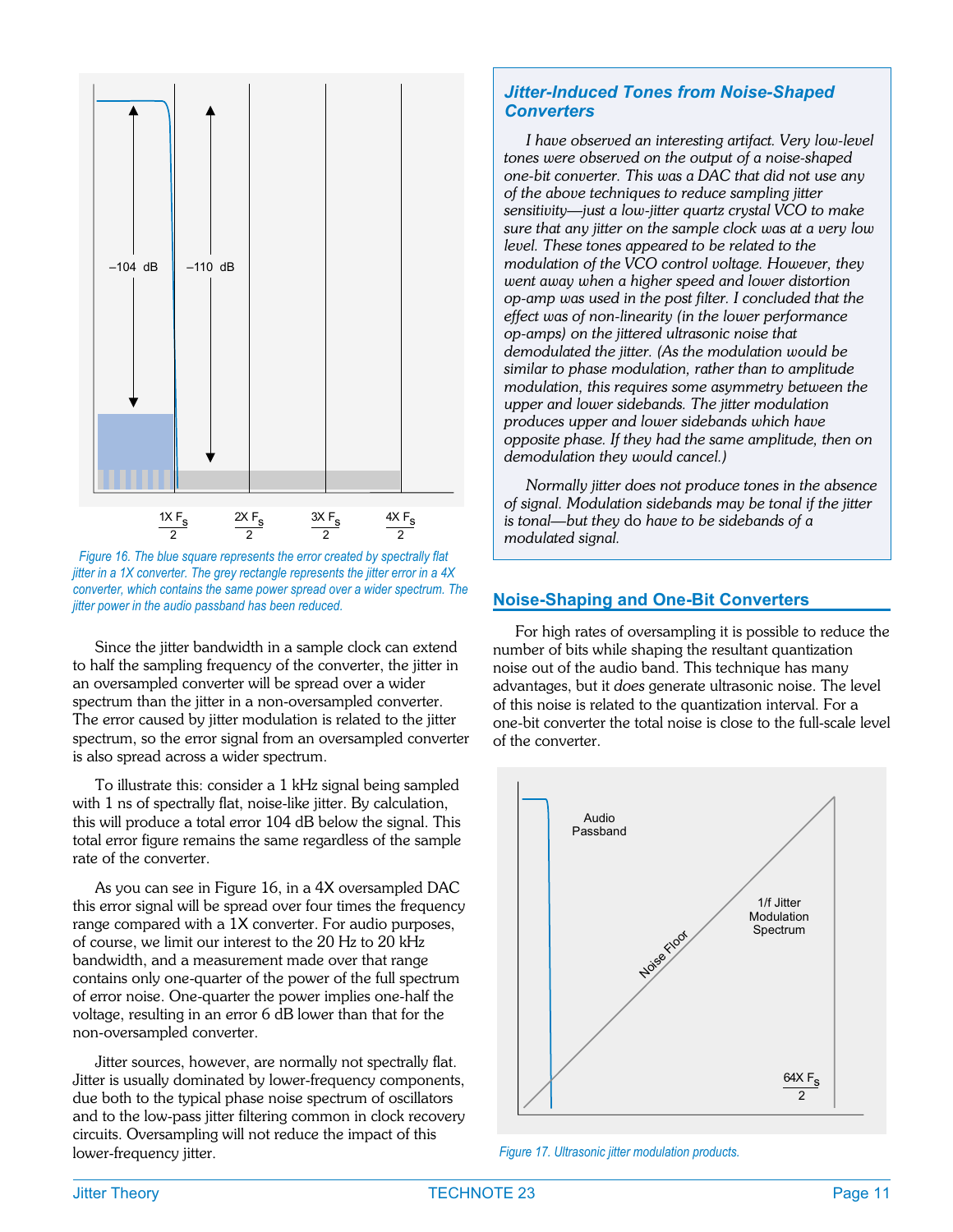The action of sampling jitter on this ultrasonic noise produces modulation products, just as it does on audio signals. These modulation products can fall in the audio band, and as the ultrasonic noise is present even when the audio signal is at a low level, there will be no benefit from masking. The effect is to raise the noise floor and so reduce the dynamic range of the converter.

To illustrate the scale of the problem: consider the ultrasonic noise produced in a 64X oversampled 48 kHz delta-sigma converter. (ADC or DAC—it does not matter in this example.) The ultrasonic noise is in a band starting above the audio band and going on to half the sample rate, 1.5 MHz. For 1 ns rms jitter the formula would imply modulation effects at levels of the order of:

 $20 \log_{10} (1 \text{ ns} \times 1000 \text{ kHz}) - 104 = -44 \text{ dB}.$ 

Since this noise is spread over the band to 1.5 MHz, the level within the audio band would be less than this. With spectrally flat jitter it would be about 20 dB less, but it is likely that there would be at least a 1 / *f* characteristic to the jitter spectrum, so the reduction may be increased to 40 dB. This leaves a noise floor of about –84 dB FS.

#### **Reducing Jitter Sensitivity in Delta-Sigma Converters**

Most of the commercially available integrated delta-sigma converter devices do not have anything like this sensitivity to jitter. How is that?

We find that it is possible to largely eliminate the effect of jitter modulation of high level ultrasonic quantization noise by *filtering the noise out before it is sampled*. Several techniques are available:

#### **Switched-Capacitor Filters**

Sampling or re-sampling occurs at the interface between the sampled signal domain and the continuous-time signal domain, which is not always the same as the interface between the digital and analog domains. A switchedcapacitor filter operates on analog signals in the sampled signal domain.

In a delta-sigma ADC, the ultrasonic quantization noise is used in the delta-sigma modulator for feedback. This



*Figure 18. Spectrum of amplitude + time modulation products of ultrasonic jitter with ultrasonic noise.*

noise can be kept in the sampled signal domain if the

analog filters within the modulator are implemented as switched-capacitor filters.

In a delta-sigma DAC, the ultrasonic noise on the DAC output can also be attenuated with a switched-capacitor filter.<sup>4</sup>

#### **Multi-Bit Noise-Shaped Converters**

Since integrated switched-capacitor filters have to be quite large to have a good noise performance, an alternate solution is finding favor. By increasing the number of levels in the quantizer, the quantization noise in the modulator is reduced. This reduces the ultrasonic noise by the same proportion. The Analog Devices AD1855, for example, has a 64-level modulator and does not use a switched-capacitor filter.<sup>5</sup>

#### **Jitter-Induced Amplitude Modulation**

There is another solution to high sensitivity to jitter due to the modulation of the ultrasonic quantizer noise. It is the combination of the jitter-induced time modulation with jitter-induced amplitude modulation.

Ordinarily, a DAC has a *current* or *voltage* output which is independent of sampling frequency. However, a DAC that uses a quantum of *charge* with every sample, rather than current or voltage, will have a current output that *scales with sampling frequency*. In this circumstance sampling jitter produces an amplitude modulation effect, which combines with the pure jitter time modulation in an advantageous manner.

With this kind of DAC, sampling jitter produces an amplitude modulation effect with the following output:<sup>6</sup>

$$
v(t) = A \cos(\omega_i t) - A \frac{J\omega_i}{4} \cos((\omega_i - \omega_j)t)
$$

$$
- A \frac{J\omega_i}{4} \cos((\omega_i + \omega_j)t).
$$
(10)

This amplitude modulation combines with the pure jitter modulation to produce the following:

$$
v(t) = A \cos(\omega_i t) + A \frac{J(\omega_i - \omega_j)}{4} \cos((\omega_i - \omega_j)t)
$$

$$
-A \frac{J(\omega_i + \omega_j)}{4} \cos((\omega_i + \omega_j)t).
$$
(11)

The sidebands for this combination now scale with the sideband frequencies,  $\omega_i - \omega_j$  and  $\omega_i + \omega_j$ , rather than the modulated frequency, ω<sub>i</sub>. Where ω<sub>i</sub> is ultrasonic (and the sideband offset  $\omega_j$  is very large) this reduces the impact of the jitter on any sideband modulated down into the audio band in approximate proportion to the ratio between the ultrasonic noise frequency component and the audio band frequency.

Where the signal under consideration is at high level and high frequency (a component of the ultrasonic noise) and the sideband offset is very large (due to an ultrasonic jitter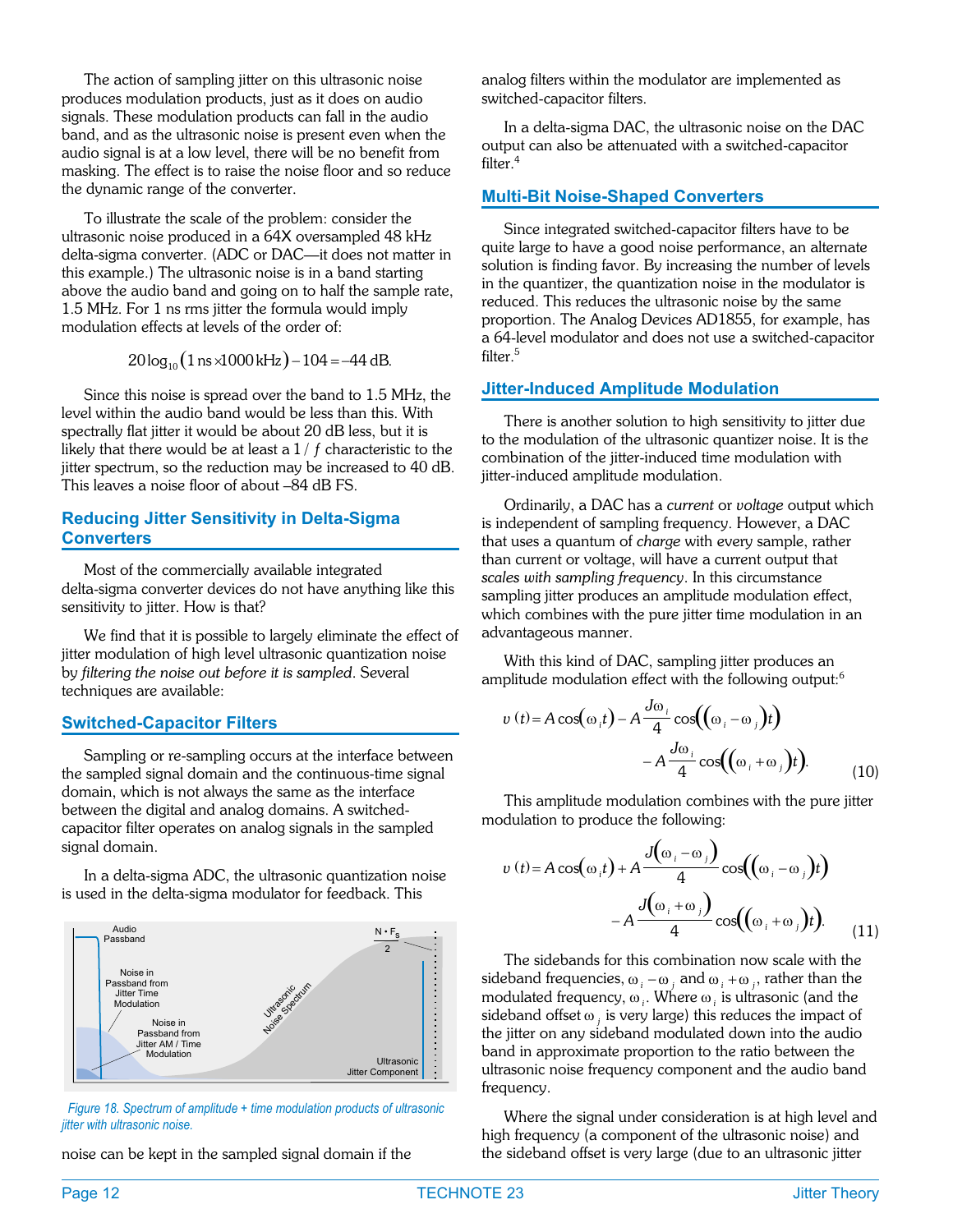<span id="page-12-0"></span>signal), sidebands can be modulated down to much lower frequencies. This technique reduces the impact of the jitter modulating the ultrasonic noise down into the audio band in approximate proportion to the oversampling ratio, e.g. 256:1.

#### **Sampling Jitter in Rate Converters**

Sample rate converters (SRCs) are used to convert a signal from one sample rate to another. The conversion involves interpolating between the sample points on the input stream to generate values for the new sample points.

Where the two sample rates have an exact integer relationship the new sample points can be determined with no error. In that case it is possible to do the conversion with no sampling jitter, but the input and output streams need to be synchronized. A 44.1 kHz to 96 kHz sample rate conversion, for example, can be done using the mathematical relation of 320/147. The timing of the output stream can be determined from the input stream so that every 147 input samples corresponds with 320 output samples. The interpolation filter coefficients can be computed based on this exact relation. This sort of SRC is called a *synchronous* sample rate converter (SSRC).

Often the output sample frequency cannot be locked to the input. Additionally, some equipment is designed to retain the flexibility to cope with an arbitrary relationship between input and output timing. In these cases the conversion is more complex and includes an algorithm that tries to track the relation between the input and output samples based on their actual time of arrival. This sort of SRC is called an *asynchronous* sample rate converter (ASRC).

#### **Virtual Timing Resolution**

The algorithm used to estimate timing relations in an ASRC takes as an input the timing of the sample clock of one of the streams, and measures that with a higher rate clock that is synchronous with the other stream. The jitter in this measurement is determined by the resolution of the measurement clock.

For example, when converting from 48 kHz to 96 kHz the measurement clock may be working at 256 X 96 kHz. This resolution of 40 ns is the amplitude of the time quantization jitter being fed into the time-tracking algorithm.

This potential source of sampling jitter can have strong spectral components: if the 48 kHz clock is 5 ppm low and the 256 X 96 kHz rate is 6 ppm low, then the 40 ns time quantization jitter will be in the form of a sawtooth at a rate of about 25 Hz (256 X 96 kHz X 1 ppm).

#### **Virtual Jitter Attenuation Characteristic**

The ASRC timing estimation algorithm will have a jitter attenuation characteristic that can be modeled as a low-pass filter with a corner frequency. However, as this is a numerical process, if the device has enough mathematical resolution the filter corner frequency can be set very low.

This means that an ASRC can have a high level of jitter attenuation.

As integrated ASRCs become less expensive, they are seen as a low-cost solution for the effective elimination of sampling jitter for DACs. The output sampling frequency can be fixed to a low-jitter, free-running crystal oscillator and the incoming data stream can be converted to that sampling frequency in the ASRC. A measurement of the clock at the DAC may reveal the low jitter of the crystal oscillator.

However, the re-sampling process within the ASRC needs to be considered as well. As the ASRC jitter is purely a deviation in the numerical value generated by the timing estimation algorithm, it cannot be measured directly. However, it can be evaluated by examining the effect on a high-frequency, high-level digital tone signal passing through the device.

#### **Sampling Jitter Transfer Function**

It is often convenient to assess the jitter performance of a device, be it an ADC, DAC or an ASRC, through its transfer function; that is, the effect it has on an audio signal. For the ASRC it may be the only method available.



*Figure 19. FFT of DAC stimulated with a 12 kHz tone at –3 dB FS, with (blue trace) and without (grey trace) 9.8 ns peak-to-peak wideband jitter.*

Figure [19](#page-12-0) shows the frequency spectrum of a DAC stimulated with a 12 kHz tone at –3 dB FS. The digital input signal to the DAC is used to recover the sample clock, and the effect of the wideband jitter on that input is to raise the noise floor evenly throughout the band.

Jitter attenuation does not have a flat response. Since the jitter stimulation is flat and the modulation effect is also flat, one can conclude that in this case there is no jitter attenuation.

The System Two analog analyzer reports that the 22 kHz unweighted noise is 96 dB below the tone without the jitter stimulus and 80 dB below with the jitter. From this we can calculate that the jitter producing modulation of up to  $+10$  kHz and  $-12$  kHz offsets is 1.32 ns rms, or 12 ps/ $\sqrt{Hz}$ .

More accurate spot frequency measurements can be made using a sinusoidal jitter stimulus. Figure [20](#page-13-0) illustrates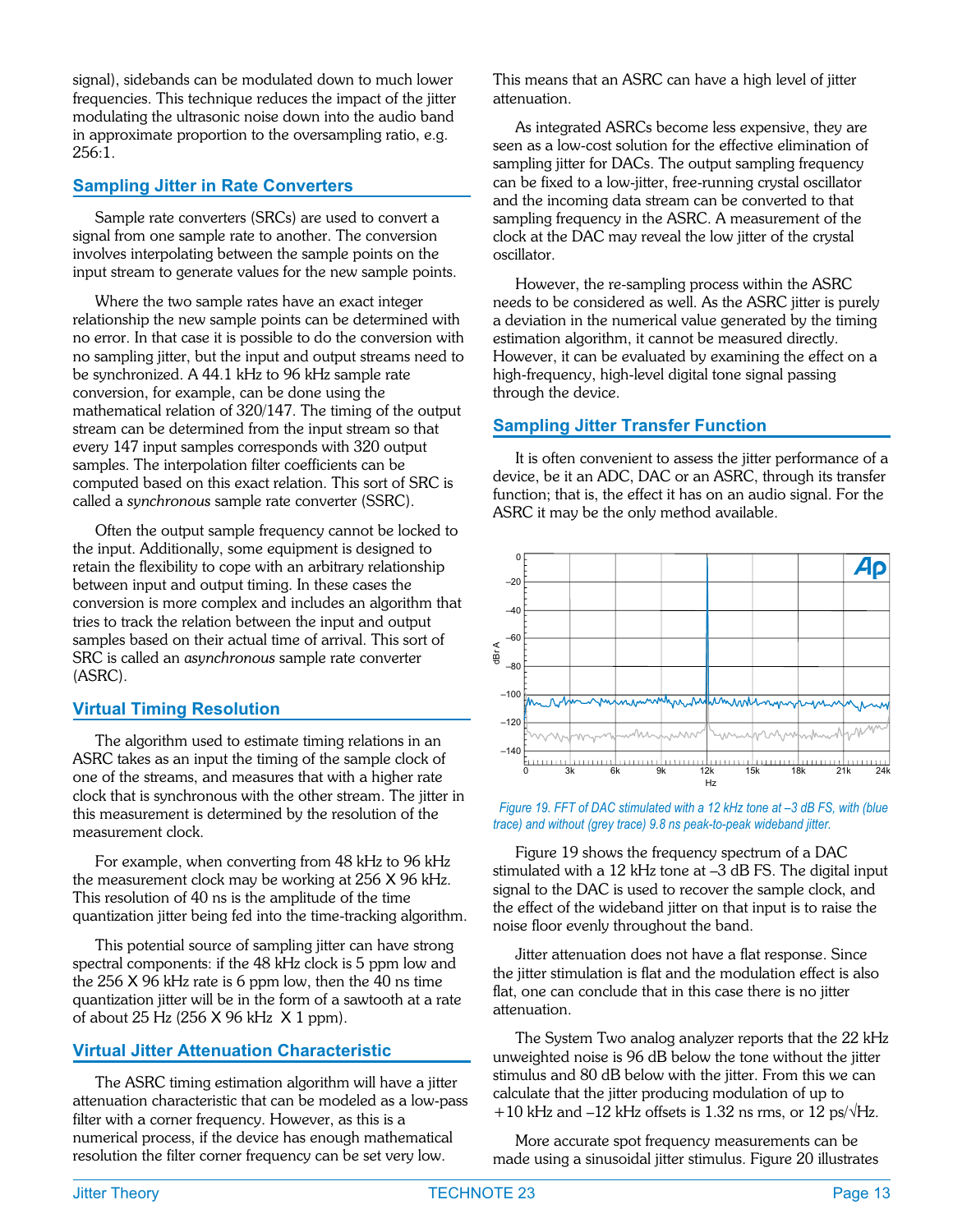<span id="page-13-0"></span>

*Figure 20. FFT of DAC stimulated with 12 kHz tone, with (blue trace) and without (grey trace) 3.5 ns rms 5 kHz sine wave jitter.*

this. The error signal—dominated by the sidebands—is 71.4 dB below the 12 kHz tone. By calculation we can see that this corresponds with sampling jitter of 3.5 ns—the same level as the jitter applied to the interface. This indicates that at 5 kHz there is no jitter attenuation between the applied stimulus jitter on the interface and the sampling clock on the DAC. (The skirts around the 12 kHz tone are probably low-frequency noise in the jitter generation mechanism.)





As an example of how the results could vary, the same tests were repeated with a different device. Figure [21](#page-13-0) shows the FFT traces. Notice that the 5 kHz sidebands are attenuated compared with Figure [19,](#page-12-0) and the higher-frequency components resulting from the wide-band jitter are attenuated relative to Figure [20.](#page-13-0)

#### **Other Points to Note**

The wide-band jitter components shown in Figure [21](#page-13-0) are actually at a higher level where the jitter is not attenuated at low frequencies (close to the 12 kHz tone). This apparent increase in sampling jitter compared with the earlier result is not due to jitter gain. Instead, the wide-band jitter is being aliased by the interface receiver and the clock recovery system. If, for example, the sampling clock recovery system is using a 48 kHz clock from the receiver and the jitter has a bandwidth of 200 kHz, then the jitter in the region from

24 kHz to 200 kHz is aliased into the region from 0 Hz to 24 kHz. This increases the jitter noise density within the 24 kHz region by  $10 \log( 200 / 24) = 9.2$  dB.

Another feature to note is that there is significant low-frequency jitter even without the jitter stimulus, and with the sine stimulus the low-frequency jitter increases. These effects are not representative of the linear jitter transfer function but indicate low-frequency intrinsic jitter. The increase when the 5 kHz tone jitter is applied is possibly due to low-frequency noise in the jitter generation mechanism.

#### **Sampling Jitter / Data Jitter Susceptibility.**

*J-test* is an AES3 test signal that was developed to maximize the coherence of data patterns while at the same time providing a basic high-level stimulus tone. This test stimulates worst-case levels of data-jitter. The signal has two components, the first being an un-dithered square wave with a period of 4 samples. A cycle of this is shown here in hexadecimal notation:

| C00000 | $(-0.5)$ |
|--------|----------|
| C00000 | $(-0.5)$ |
| 400000 | $(+0.5)$ |
| 400000 | $(+0.5)$ |

On conversion to analog at a sample rate of 48 kHz this signal would produce a sine wave with an amplitude of –3.01 dB FS at 12 kHz. (It looks like a square wave with a peak amplitude of –6.01 dB FS but in a properly band-limited system this sequence of values represents a sine wave of amplitude –3.01 dB FS.)

This is added to the second component, an undithered 24-bit square wave of amplitude 1 LSB, made by switching between the following:

| 000000  | (0) |            |
|---------|-----|------------|
| FFFFFFF |     | $(-1$ LSB) |

This square wave is repeated at a low frequency. The frequency is not critical but, for a sample frequency of 48 kHz, a rate of 250 Hz is normally used, as that makes the signal synchronous with the AES3 channel status block of 192 samples.



*Figure 22. J-test jitter spectrum after cable simulation.*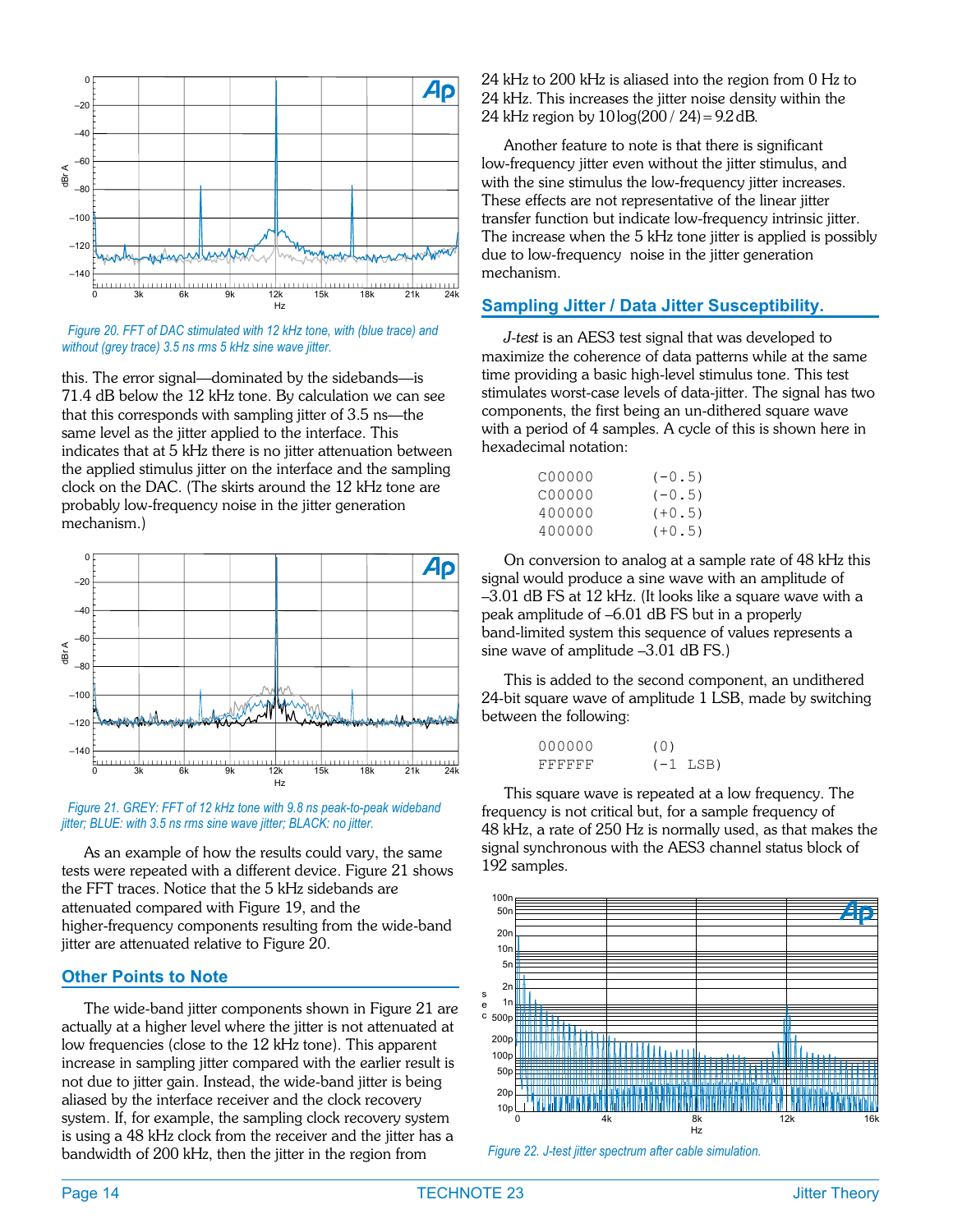<span id="page-14-0"></span>The combination of these signals results in the following 192-sample-long cycle of 24-bit data values:

> C00000 C00000 400000 400000 (x 24) BFFFFF BFFFFF 3FFFFF 3FFFFF (x 24)

The low-frequency coherent alternation in the values of the 22 LSBs produces strong jitter spectral components at 250 Hz and at odd multiples of that frequency. Figure [22,](#page-13-0) an FFT of the detected jitter signal in the Audio Precision System Two, illustrates this (but using a 384-cycle version of J-test producing a lower rate of 125 Hz). The intersymbol interference has been induced by the cable simulation. Notice that the amplitude axis is calibrated in seconds rms. This test was performed at 48 kHz. The component at 125 Hz has an amplitude of 19.91 ns. The jitter observed on the interface signal was about 35 ns peak-to-peak: this plot is of jitter at a part of the waveform where the amplitude is somewhat reduced from this.



*Figure 23. FFT spectrum showing jitter modulation products from J-test after a cable simulation.*

Figure [23](#page-14-0) shows an FFT of the analog output of the first test device with J-test applied. Notice that the jitter sidebands follow the interface jitter spectrum reliably, which means that the test device is susceptible to data jitter on the interface.

The shape of each sideband matches the interface jitter spectrum of the previous figure, so we can also conclude that it does not have jitter filtering within the band. The 125 Hz sidebands are each about 70 dB below the stimulus tone (67 dB for both sidebands together). This corresponds with sampling jitter at that frequency of amplitude

#### *Audibility considerations*

*It is one thing to be able to identify and measure sampling jitter. But how can we tell if there is too much?*

*A recent paper by Eric Benjamin and Benjamin Gannon describes practical research that found the lowest jitter level at which the jitter made a noticeable difference was about 10 ns rms. This was with a high level test sine tone at 17 kHz. With music, none of the subjects found jitter below 20 ns rms to be audible.<sup>7</sup>*

*This author has developed a model for jitter audibility based on worst case audio single tone signals including the effects of masking.<sup>8</sup> This concluded:*

*"Masking theory suggests that the maximum amount of jitter that will not produce an audible effect is dependent on the jitter spectrum. At low frequencies this level is greater than 100 ns, with a sharp cut-off above 100 Hz to a lower limit of approximately 1 ns (peak) at 500 Hz, falling above this frequency at 6 dB per octave to approximately 10 ps (peak) at 24 kHz, for systems where the audio signal is 120 dB above the threshold of hearing."*

*In the view of the more recent research, this may be considered to be overcautious. However, the consideration that sampling jitter below 100 Hz will probably be less audible by a factor of more than 40 dB when compared with jitter above 500 Hz is useful when determining the likely relative significance of low- and high-frequency sampling jitter.*

antilog $((104 - 67)/20)/12 = 6$  ns rms.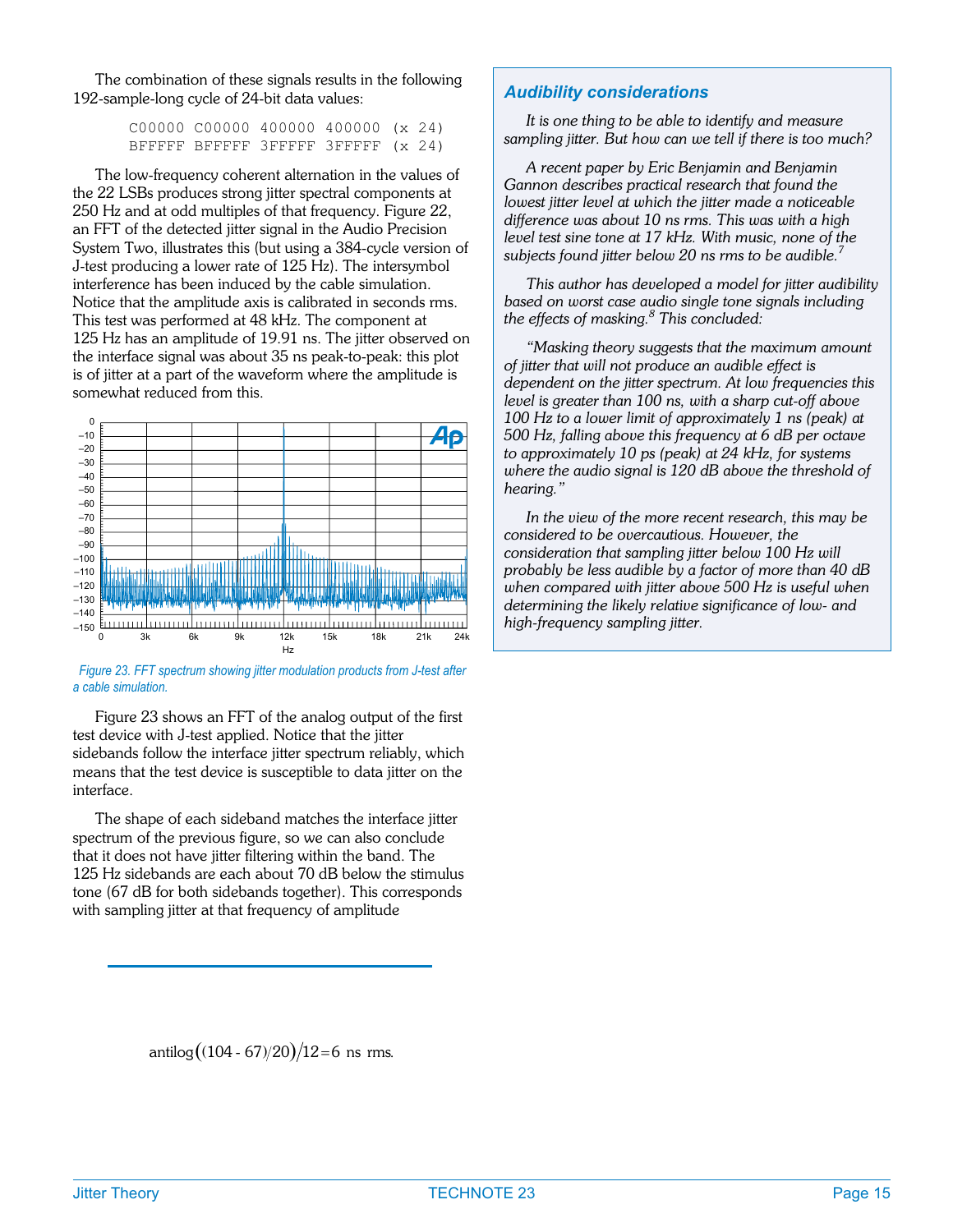1. AES3-1992—'Recommended Practice for Digital Audio Engineering—Serial Transmission Format for Two-Channel Linearly Represented Digital Audio Data' J. Audio Eng. Soc., vol. 40 No. 3, pp 147-165, June 1992. (The latest version including amendments is available from www.aes.org).

2. IEC60958-3:2000—'Digital audio interface— Part 3 Consumer applications' International Electrotechnical Commission, Geneva. (www.iec.ch).

3. Julian Dunn, Barry McKibben, Roger Taylor and Chris Travis—'Towards Common Specifications for Digital Audio Interface Jitter' Preprint 3705, presented at the 95th AES Convention, New York, October 1993.

4. Nav Sooch, Jeffrey Scott, T. Tanaka, T. Sugimoto, and C. Kubomura—'18 bit Stereo D/A Convertor with Integrated Digital and Analog Filters' Preprint 3113, presented at the 91st AES Convention, October 1991.

5. Robert Adams, Khiem Nguyen and Karl Sweetland, 'A 112 dB SNR Oversampling DAC with Segmented Noise-shaped Scrambling', AES Preprint 4774 presented at 106th AES Convention, San Francisco, September 1998.

6. Julian Dunn—'Jitter and Digital Audio Performance Measurements', Published in 'Managing the Bit Budget', the Proceedings of the AES UK Conference, London, 16-17 May 1994.

7. Eric Benjamin and Benjamin Gannon, 'Theoretical and Audible Effects of Jitter on Digital Audio Quality', Pre-print 4826 of the 105th AES Convention, San Francisco, September 1998.

8. Julian Dunn—'Considerations for Interfacing Digital Audio Equipment to the Standards AES3, AES5, AES11' Published in 'Images of Audio', the Proceedings of the 10th International AES Conference, London, September 1991. pp 115-126.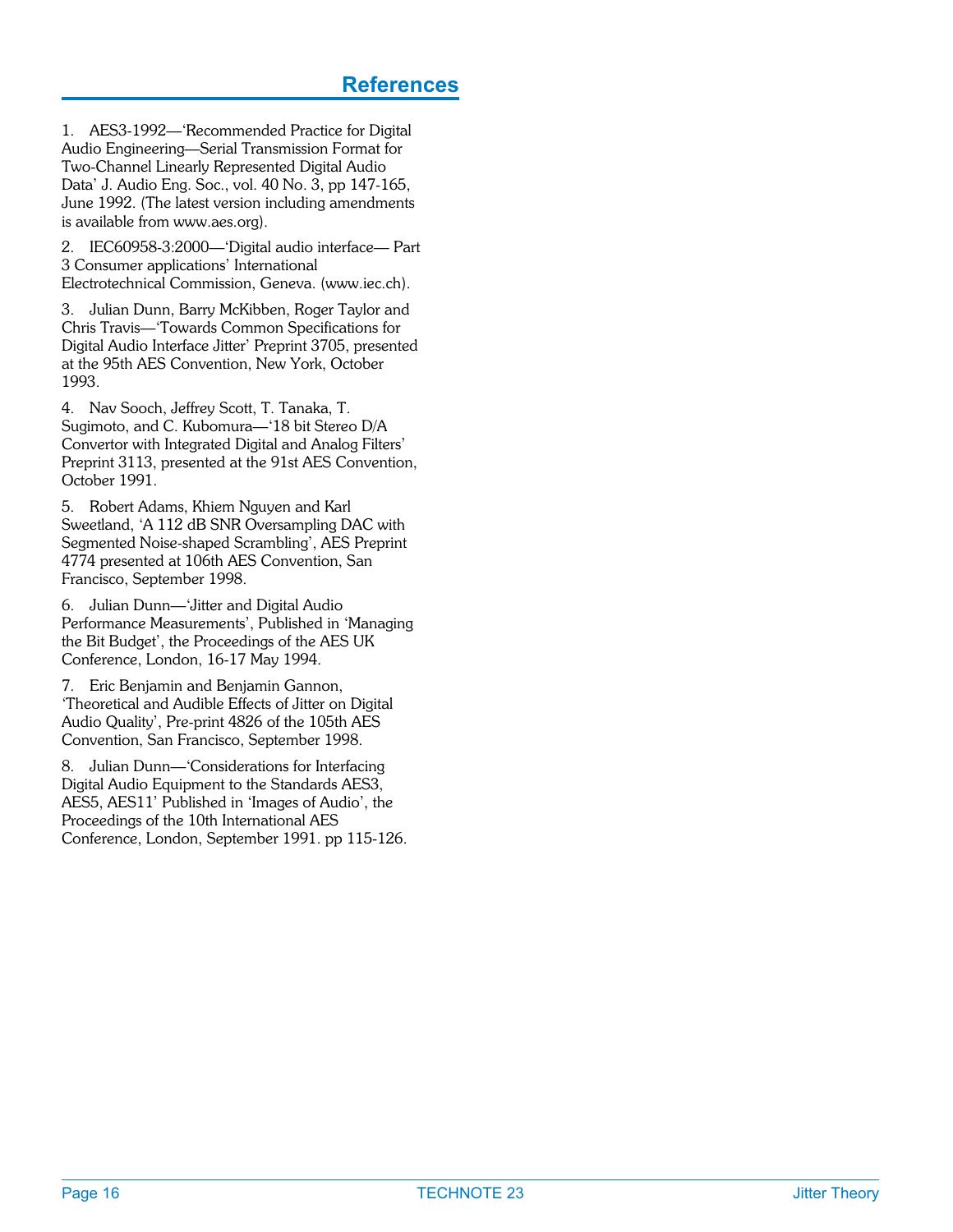#### **About This Series**

Audio Precision has commissioned noted consultant and designer Julian Dunn to write four TECHNOTES, covering both theoretical aspects and practical techniques important to understanding and measuring digital audio signals.

With a System Two Cascade at hand, Mr. Dunn looks closely at the conversion and transmission of digitally-encoded audio and carefully examines the various links in the digital chain.

- TECHNOTE 23, "Jitter Theory," studies the causes and effects of the interface timing variations called *jitter* with a number of tests designed to characterize this pervasive malady.
- TECHNOTE 24, "Analog-to-Digital Converter Measurements," looks at key ADC parameters and behavior and includes 15 APWIN Basic procedures to run the necessary tests.
- TECHNOTE 25, "Digital-to-Analog Converter Measurements," does the same for DACs. A sidebar looks at dither. Twenty-five procedures are included.
- TECHNOTE 26, "The Digital Interface," discusses the AES3/IES60958 digital interface, examining the basic format and the means of characterizing the signal. Sidebars focus on the international standards and on synchronization considerations.

*Julian Dunn took degrees in Astronomy and then Medical Electronics at London University, where he first became interested in signal processing. After graduating in 1984 he joined the BBC Designs Department, also in London. There he started to design digital audio equipment, as part of work for BBC Radio in prototyping equipment for use with the new digital audio recorders, mixing consoles and transmission systems.*

*After a year working at the Mullard Radio Astronomy Observatory in Cambridge, England, Julian joined Prism Sound as a consultant, where he returned to designing digital audio equipment. In 1998 he formed his own digital audio design company, Nanophon. Nanophon provides specialist consultancy in digital audio conversion, DSP software and hardware, digital audio interfacing and clock recovery systems. The Nanophon Web site is at www.nanophon.com.*



*Julian has presented technical papers to AES conferences and conventions on various topics in digital audio, and has been contributing to the work of the AES standards digital audio subcommittee since 1991. Since last year he has been the convener of the IEC standards working group responsible for digital audio and video interfacing standards.*

*Among his leisure interests Julian enjoys watching cricket, traveling the Caribbean and the maintenance and repair of old equipment of various sorts.*

*Julian Dunn can be contacted at tn23@nanophon.com.*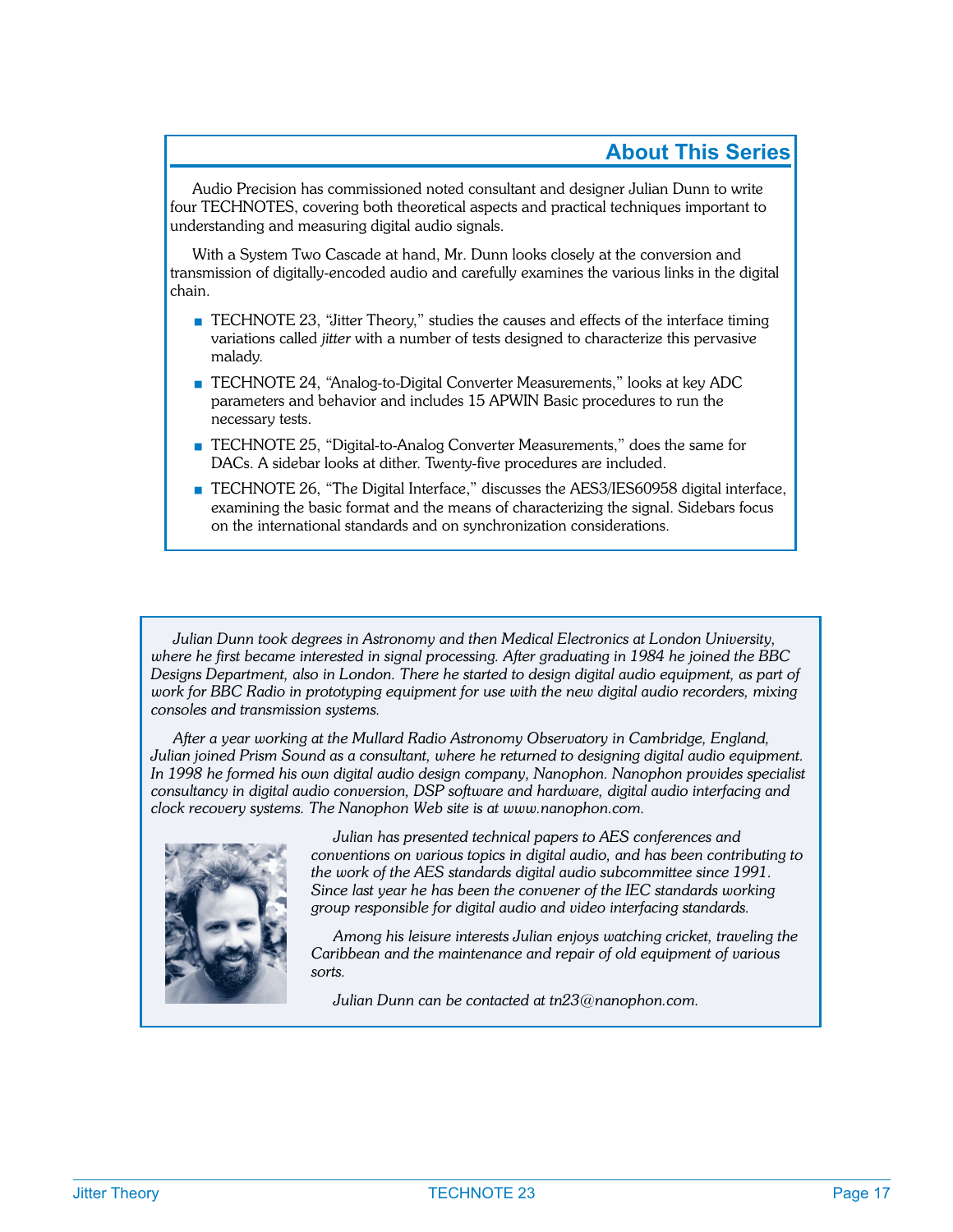### **NOTES**